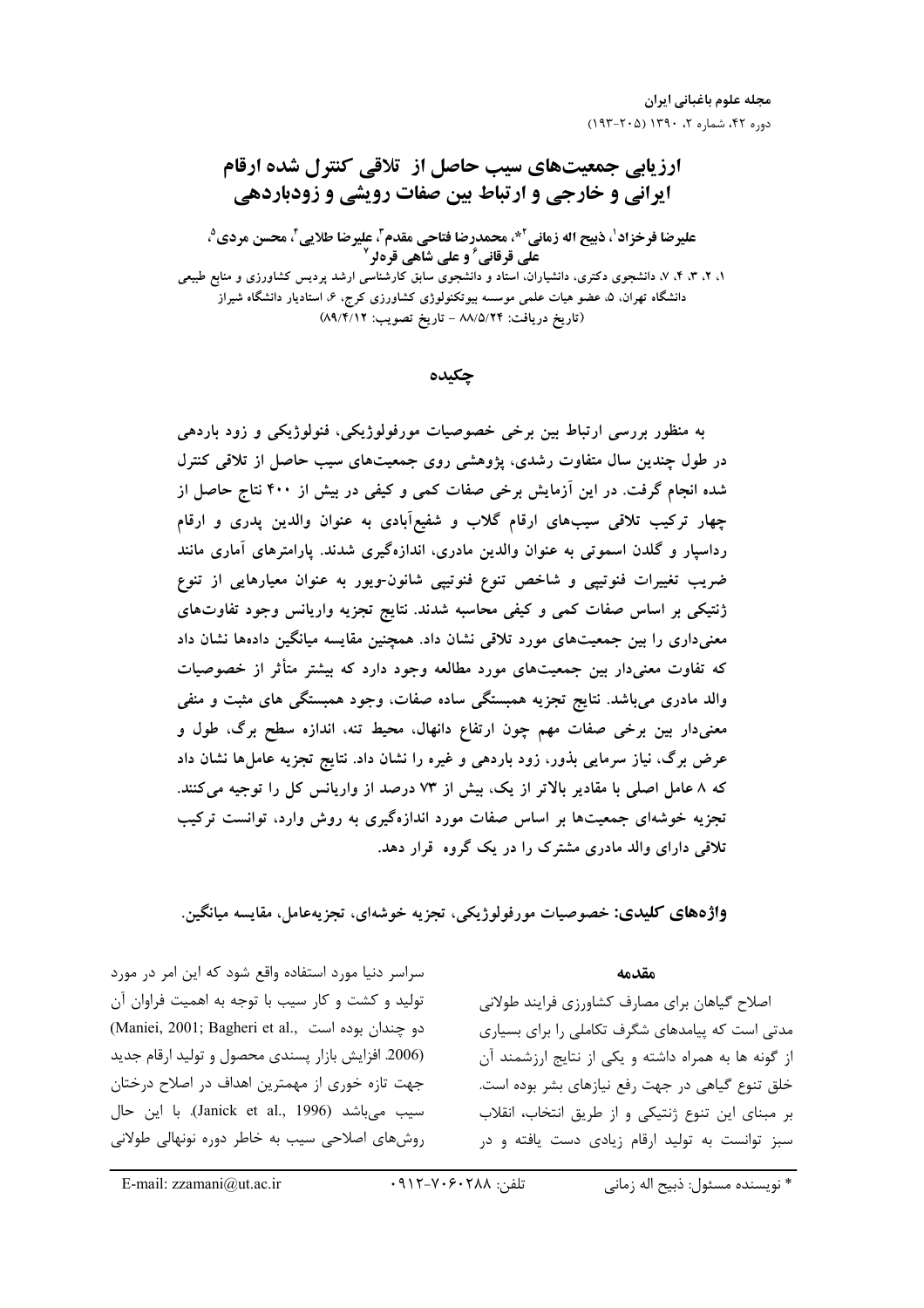حداقل تعدادي از گرههاي بحراني قبل از اينكه مريستم پتانسیل تبدیل شدن به مرحله زایشی را پیدا کند، لازم است. تعداد گرههای تشکیل شده در ارقام مختلف سیب در زمانهای محدود متفاوت است (Lauri et al., 1996). Visser) (1970) همبستگی بین برخی شاخصهای رشدی از جمله قطر تنه دانهال در خزانه را با طول دوره نونهالی بررسی کرده و نشان داد که دانهالهایی که قطر Suzuki et al. بیشتند، پیش بارتر بودند. Suzuki et al (2006) با مطالعه ارتباط بين خصوصيات مورفولوژيكى دانهالهای به دست آمده از تلاقی بین × Prunus yedoensis و P. avium، وجود تنوع مورفولوژيكى بين دانهال ها را گزارش كردند. Solar et al. (2001) با مطالعه روی ۸۴۰ دانهال گردو که به صورت آزاد تربیت شده بودند، همبستگی بین برخی خصوصیات مورفولوژیکی و زایشی را مورد بررسی قرار داده و نشان دادند که بین زمان باز شدن برگها، ارتفاع درخت، تراکم شاخهها و قطر تنه ارتباط و همبستگی وجود دارد. به طوری که درختان گردوی کم رشد و کوچکتر، تراکم شاخهدهی بیشتری داشته و تمایل به تشکیل میوه در جوانههای جانبی داشتند در حالی که درختان عمودی رشد، تراکم کم شاخه و تنه کم قطرتری داشتند. همچنین عادت رشد، همبستگی نسبتاً قوی با زمان شروع ميوه دهي داشت. .Prista et al (2003) در مطالعه مشابهی در زیتون، همبستگی بین برخی شاخصهای رشد در دوره نونهالی از جمله ارتفاع دانهال، سطح برگ و سطح مخصوص برگ را با طول دوره نونهالی گزارش كردهاند. Mehlenbacher & Voordeckers با مطالعه روی ژنوتیپهای سیب، نشان دادند که ارقام با خاصیت دیر گلی، دارای بذرهایی با نیاز سرمایی بالاتر مے باشند.

با توجه به این که دوره نونهالی کوتاه به عنوان یک صفت مطلوب در برنامههای اصلاحی سیب میباشد، لذا در چنین برنامههایی ژنوتیپی که علاوه بر سایر خصوصیات مطلوب، زود بارده نیز باشد مدنظر است. به همین دلیل در این آزمایش ضمن ارزیابی نتاج حاصل از تلاقیها از لحاظ صفات مهم مورفولوژیکی و فنولوژیکی، امکان وجود همبستگی بین شاخصهای رشدی و زود باردهی برای ارزیابی و گزینش دانهالهایی که زودتر به که مستلزم فضا، وقت و هزینه زیاد برای نگهداری و غربالگری جمعیتهاست و همچنین تعداد کروموزوم زیاد (۲۴=۲۸=۲n) و درجه هتروزایگوسیتی بالا با (Hemmat et al., میباشد) (Hemmat et al., .1994; Zimmerman, 1972). مطالعات مولكولي روى ژنهای دخیل در امر گلدهی نشان داده است که بیان کم و زیاد برخی از ژنها میتواند گلدهی را تحت تأثیر قرار دهد (Szankowski et al., 2009). در درختان سيب بیان ژنی به نام MdTFL1 در حفظ گیاهان در مرحله نونهالی نقش اساسی دارد (Kotoda & Vada, 2005). .Szankowski et al (2009) نشان دادند که کاهش بیان ژن MdTFL1 با استفاده از تکنیک RNAi' باعث کاهش دوره نونهالی در درختان سیب میشود. با وجود اینکه امروزه روشهای مولکولی این امکان را به وجود آورده است که صفات دلخواه با ارزيابي منابع ژنتيکي تشخيص داده شده و با انجام برنامههای اصلاحی در یک رقم جدید جمع شوند، با این حال استفاده از روشهای مورفولوژیکی اولین قدم در شناسایی و ارزیابی ارقام میباشد (Fatahi et al., 2004). لذا شناسایی صفاتی که در امر گل دهی سیب نقش داشته باشند، می تواند حائز اهميت فراواني باشد.

مطالعات متعددی در انواع درختان میوه صورت گرفته و به وجود همبستگیهایی در بین خصوصیات (Kafkas et al., مورفولوژیکی و زایشی اشاره شده است 2002; Lorenzo et al., 2004; Rodrigues et al., (2008. انتقال از مرحله رویشی به مرحله زایشی با كاهش اندازه برخى خصوصيات رويشى همراه است (Fulford, 1960). همچنین هر عاملی که رشد رویشی را کاهش دهد، مانند ریرش برگ (Loyd & Firth, 1990) يا تربيت افقى شاخهها (Warening & Naser, 1961) گل دهی را تسریع می نمایند. .1991) (1996) همبستگی بین اندازه گل آذین، اندازه محور گل دهنده و تشکیل میوه در سیب را روی تعدادی از ارقام بررسی کرده و نشان دادند که همبستگی مثبت و معنیداری بین تعداد برگ و تعداد گل در هر گلآذین وجود دارد. Mc Laughlin & Greene) بیان کردند که

<sup>1.</sup> RNA interference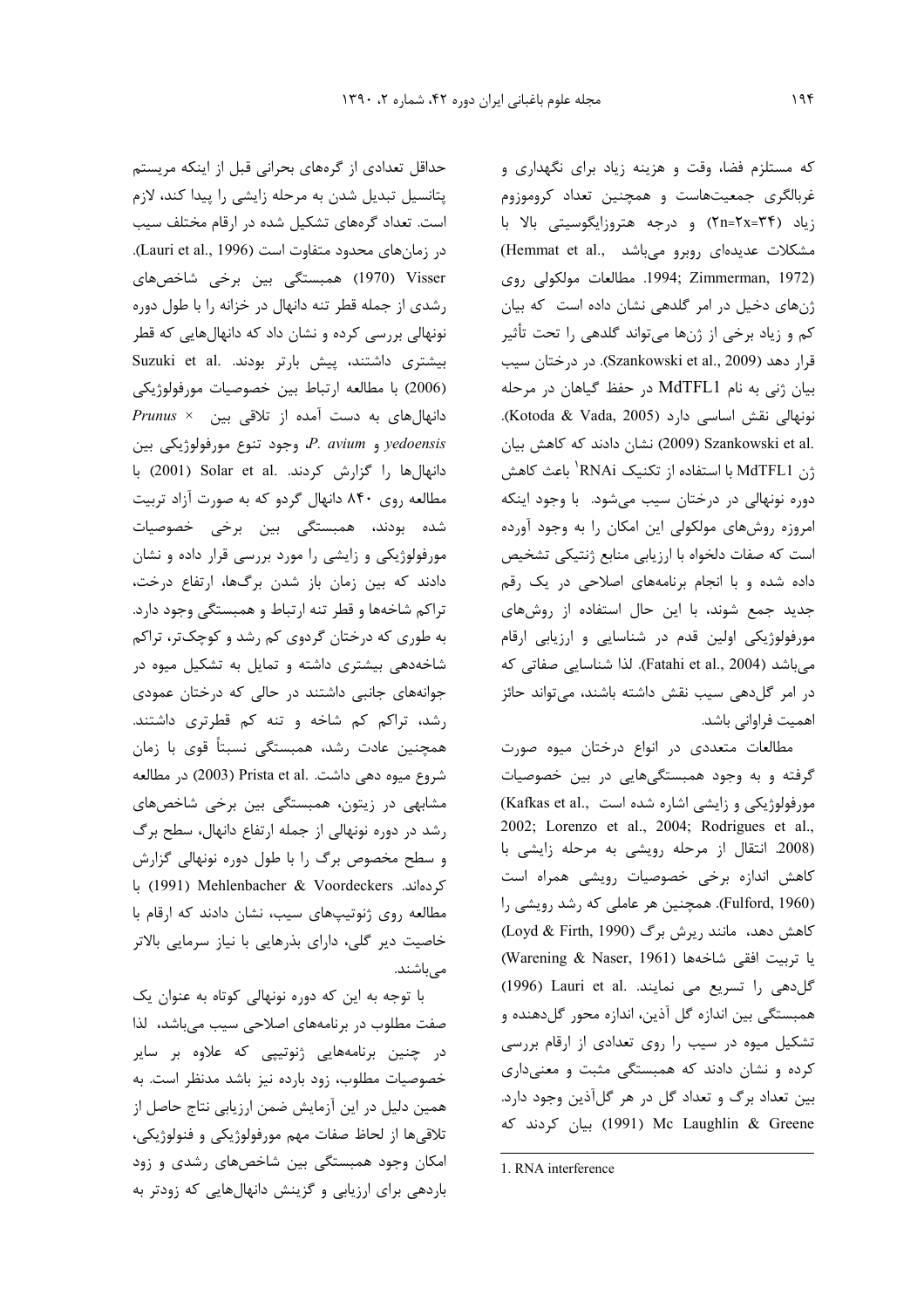گل می روند نیز مورد بررسی قرار گرفت.

### مواد و روشها

این آزمایش در سال ۱۳۸۸ روی نتاج بذری حاصل از تلاقی های کنترل شده ارقام ایرانی گلاب کهنز و شفیعآبادی به عنوان والدهای پدری و رقم های رداسپار و گلدن اسموتی به عنوان والدهای مادری، که در سال ۱۳۸۳ با هدف تولید ارقام مناسب در ایستگاه تحقیقات گروه علوم باغبانی دانشگاه تهران انجام شده بود، انجام گرفت. در این آزمایش برخی شاخصهای رشدی شامل ارتفاع دانهال، محیط تنه، طول میان گره، تعداد و محل انشعابات جانبی، سطح برگ و نیاز سرمایی بذور و غیره در طی سال های اول و چهارم رشدی مورد اندازهگیری قرار گرفت. برای انجام آزمایش بیش از ۱۰۰ نتاج از هر تلاقی (در مجموع بیش از ۴۰۰ دانهال)، اتیکت گذاری شده و شاخصهای رشدی موردنظر هم در گیاهان به گل رفته و هم بدون گل به روشی که در ذیل بیان شده است، اندازهگیری شدند.

<mark>نیاز سرمایی بذور</mark>: نیاز سرمایی بذور بر اساس تعداد روزهای لازم جهت جوانهزنی بذور در سردخانه، محاسبه شد.

خصوصیات مربوط به برگ: خصوصیات مربوط به برگ در نیمه دوم شهریور ماه و صفات مربوط به تنه و درخت در طی فصل خواب و بعد از خزان اندازهگیری شد. برای اندازهگیری صفات مربوط به برگ از هر دانهال ۱۰ برگ شامل برگهای بالغ در قسمت میانی شاخههای یکساله برداشت شده و اندازهگیریهای مربوط به طول برگ (بلندترین قطر)، عرض برگ (عریض ترین نقطه) و طول دمبرگ به کمک خط کش اندازهگیری شده و سپس از آنها میانگین گیری شد. برای اندازهگیری سطح برگ از دستگاه سطح سنج برگ (مدل AT ساخت انگلستان) استفاده شده و به صورت میلی متر مربع بیان شد.

محیط تنه اصلی: محیط تنه اصلی تمام دانهالها در ارتفاع ۶-۵ سانتی متری از سطح خاک به وسیله یک متر نواری اندازهگیری شد.

ارتفاع دانهال و رشد سالیانه محور اصلی: بعد از خزان و با کمک متر نواری اندازه گرفته شد.

طول میانگره: تعداد گره محور اصلی شمارش شده و از تقسیم ارتفاع هر دانهال بر تعداد گره، میانگین طول میانگره به دست آمد.

رشد سالیانه شاخههای فرعی: برای این منظور ۵ شاخه در قسمت های مختلف درخت انتخاب و با کمک متر نواری طول آنها اندازهگیری شد.

محل و تعداد انشعابات: تعداد انشعابات روی محور اصلی شمارش و برای تعیین محل انشعابات از یک معیار کدگذاری ۳-۱ استفاده شد که به ترتیب بیانگر مکان انشعابات از پایین به بالای محور اصلی بود.

ارتفاع بیشترین تراکم شاخهدهی روی محور اصلی: برای محاسبه تراکم شاخهدهی از متر نواری استفاده شده و به صورت سانتیمتر از سطح زمین محاسبه شد.

ریزش برگ و زمان باز شدن جوانهها: برای محاسبه حداقل و حداکثر به صورت روز از مبنا (اول ژانویه) و برای مقایسه میانگین ها به ترتیب به صورت ۵ و ۳ روز قبل از اولین ریزش و باز شدن جوانهها انجام گرفت.

عرض تاج: باکمک متر نواری و به صورت بیشترین عرض تاج مورد اندازهگیری قرار گرفت.

ضخامت شاخههای یکساله جانبی و محور اصلی: از یک معیار کد گذاری به صورت ۳، ۵، ۷ و ۹ که به ترتیب بیانگر شاخههای با قطر نازک، متوسط، قطور و بسيار قطور بودند، استفاده شد.

قدرت رشد: برای محاسبه قدرت رشد نیز از یک معیار کدگذاری از ۳، ۵، ۷ و ۹ برای قدرت رشد ضعیف، متوسط، قوی و بسیار قوی استفاده شد.

اکثر صفات مورد اندازهگیری بر اساس منبع .2008) Hajnajar et al) بوده و همراه با علامتهای اختصاری استفاده شده برای هر صفت در جدول ۱ نشان داده شده است.

یارامترهای آماری توصیفی از جمله میانگین، حداکثر <sup>۱</sup>، حداقل <sup>۲</sup> و ضریب تغییرات آ برای صفات کمی با استفاده از نرمافزار SPSS محاسبه شد. برای اندازہگیری تنوع صفات کیفی از شاخص تنوع شانون-

<sup>1.</sup> Maximum

<sup>2.</sup> Minimum

<sup>3.</sup> Coefficient of variance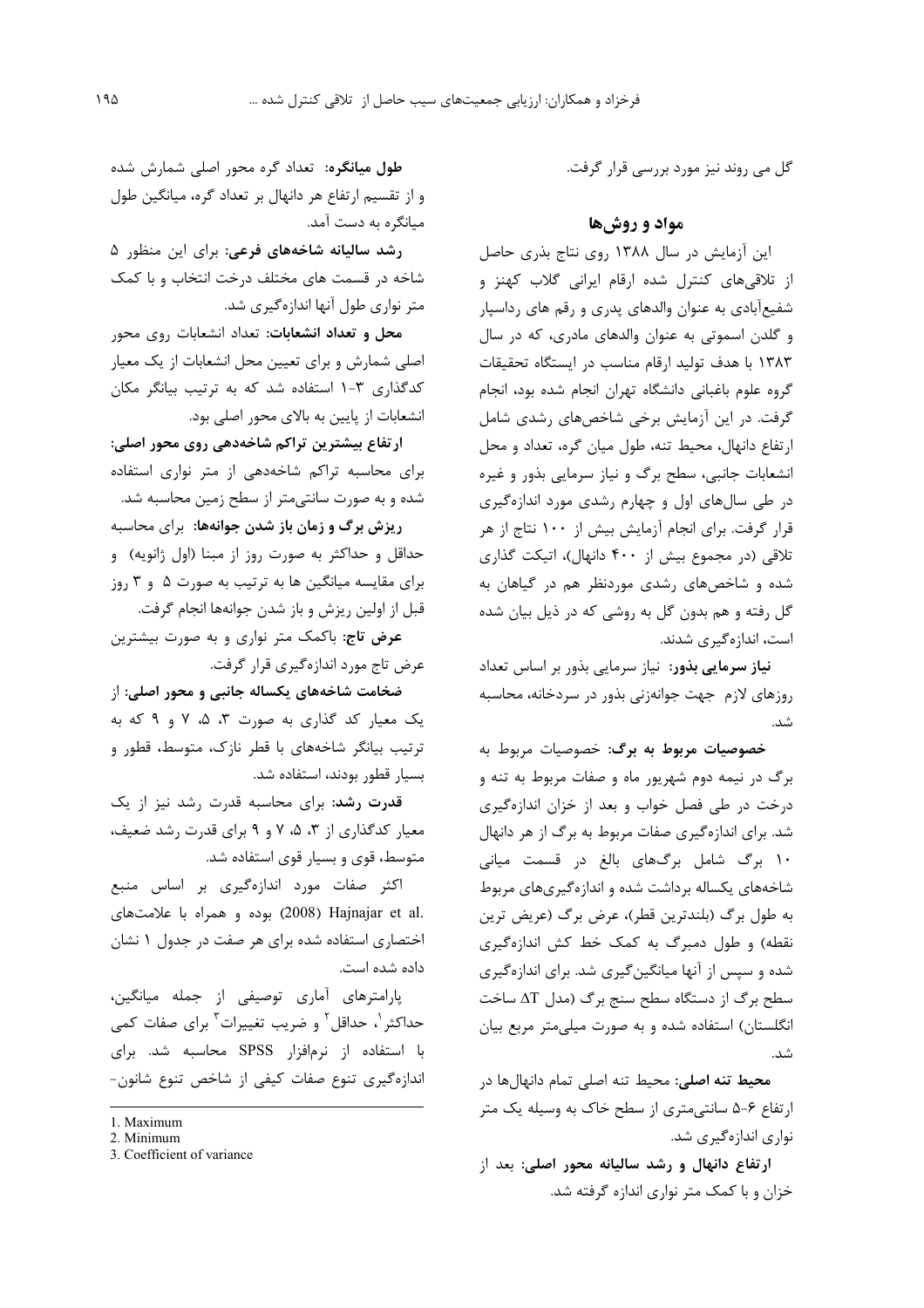ويور<sup>י</sup> (H) استفاده شد (Shannon & Weaver, 1949). این شاخص تنوع فنوتیپی براساس توزیع فراوانی صفات کیفی بوده و به صورت زیر محاسبه شد:

 $c = -\sum pi \text{Log}_{e}$  pi  $e^{\mu L \omega_{\theta_e}}$ *n H*  $c = -\sum_{i=1}^{ } p i$ =

كه در آن براي صفت معيني مانند n ،C شامل تعداد كلاس هاى فنوتييى است. *Pi* نيز برابر نسبت تعداد تودههایی میباشد که دارای وضعیت i ام از صفت مورد نظر هستند. به منظور مقايسه شاخصهاى به دست آمده از صفات مختلف یک شاخص استاندارد شده (مقادیر بین ۰ تا ۱) به صورت زیر محاسبه گردید :(Smith & Beniteez, 1988)

$$
SDI_c = H' c / \log_e n
$$

برای تجزیه واریانس شاخصهای اندازهگیری شده در جمعیتهای مورد مطالعه در طی سالهای اول و چهارم رشدی، از نرمافزار SAS و برای محاسبه

2. Factor rotation

پارامترهای صفات کمی و کیفی و بررسی همبستگی دادهها، از نرمافزار SPSS استفاده شد. برای این منظور ابتدا همبستگی بین شاخصهای کیفی با استفاده از ضریب همبستگی اسپیرمن و همبستگی بین صفات کمی با استفاده از ضریب همبستگی پیرسون محاسبه شد. برای محاسبه همبستگی بین صفات کمی و کیفی از ضریب همبستگی پیرسون استفاده شد. تجزیه به عاملها با استفاده از تکنیک چرخش عاملها<sup>۲</sup> و به روش وریماکس<sup>۳</sup> انجام شد. در مورد تجزیه به عاملها در هر عامل اصلی و مستقل ضرایب عاملی ۰/۵ به بالا معنی دار فرض شد. تجزیه خوشهای، محاسبه فواصل و رسم دندروگرام مربوطه نیز به روش وارد<sup>۴</sup> انجام شد. در مورد

دادههای چند صفت (محیط تنه، میانگین رشد سالیانه انشعابات و تعداد شاخه روی محو اصلی) که نرمال

نبودند، از تبدیل لگاریتمی داده ها استفاده شد.

3. Varimax

4. Ward

1. Shannon – Weaver diversity index

| نحوه اندازهگیری                              | علامت       | صفت                           | صفت                            | , دیف             |
|----------------------------------------------|-------------|-------------------------------|--------------------------------|-------------------|
| میلی متر مربع                                | LA          | Leaf Area                     | سطح برگ                        | $\sqrt{ }$        |
| ميلىمتر                                      | LL          | Leaf Length                   | طول برگ                        | $\Upsilon$        |
| ميلىمتر                                      | LW          | Leaf width                    | عرض برگ                        | $\Upsilon$        |
| ميلىمتر                                      | <b>LPL</b>  | Leaf Pedicle Length           | طول دمبرگ                      | $\mathbf{r}$      |
| سانتے متر                                    | <b>TC</b>   | Trunk Circumference           | محيط تنه                       | ۵                 |
| سانتے متر                                    | <b>SH</b>   | Seedling Height               | ارتفاع دانهال                  | ۶                 |
| سانتے متر                                    | <b>MIL</b>  | Mean Internodes Length        | میانگین طول میانگره            | $\mathsf{v}$      |
| سانتی متر                                    | <b>CW</b>   | Canopy width                  | عرض تاج                        | ٨                 |
| نسىت                                         | SH/CW       | Seedling Height/ Canopy width | نسبت ارتفاع به عرض تاج         | ٩                 |
| سانتے متر                                    | <b>HBD</b>  | Height of Branches Density    | ا, تفاع بیشترین تراکم انشعابات | $\mathcal{L}$     |
| تعداد                                        | NB          | Number of Branches            | تعداد انشعابات                 | $\lambda$         |
| سانتی متر                                    | <b>MBL</b>  | Mean Branches Length          | ميانگين طول انشعابات           | $\lambda$         |
| سانتے متر                                    | <b>MBAG</b> | Main Branch Annual Growth     | رشد سالیانه شاخه اصلی          | $\mathcal{N}$     |
| روز از زمان مبنا (اول ژانویه)                | LAT         | Leaf Abscission Time          | زمان ریزش برگھا                | $\lambda$         |
| روز از زمان مبنا (اول ژانویه)                | <b>BBT</b>  | <b>Bud Burst Time</b>         | زمان باز شدن جوانهها           | ۱۵                |
| روز                                          | <b>SCR</b>  | Seed Chilling Requirement     | نیاز سرمایے بذر                | ۱۶                |
| کد ۳-۱ از پایین به بالا                      | PB          | Place of Branches             | محل انشعابات                   | $\gamma$          |
| کد ۱-۹ از شدت رنگ روشن به تیره               | TCo         | Trunk Color                   | , نگ تنه                       | ١٨                |
| کد ۹-۱ از عدم وجود تا شدت کرک بسیار زیاد     | <b>BH</b>   | Branch Hair                   | ک ک شاخه                       | ۱۹                |
| کد ۹-۳ برای شاخههای نازک تا بسیار قطور       | <b>SABT</b> | Sub Annual Branch Thickness   | ضخامت شاخه يكساله فرعى         | $\mathsf{r}\cdot$ |
| کد ۹-۳ برای شاخههای نازک تا بسیار قطور       | <b>MABT</b> | Main Annual Branch Thickness  | ضخامت شاخه يكساله اصلى         | $\uparrow$        |
| کد ۹-۳ برای قدرت رشد بسیار ضعیف تا بسیار قوی | TV          | Tree Vigor                    | قدرت درخت                      | ۲۲                |
| تعداد                                        | <b>SN</b>   | <b>Sucker Number</b>          | تعداد ياجوش                    | ۲۳                |
| کد ۱-۰ برای تشکیل و عدم تشکیل گل             | F           | Flowering                     | گل دھی                         | ۲۳                |

|  |  |  |  |  |  |  |  | جدول ۱- صفات مورد اندازهگیری در دانهالهای سیب و علامتهای اختصاری مربوط به آنها |  |
|--|--|--|--|--|--|--|--|--------------------------------------------------------------------------------|--|
|--|--|--|--|--|--|--|--|--------------------------------------------------------------------------------|--|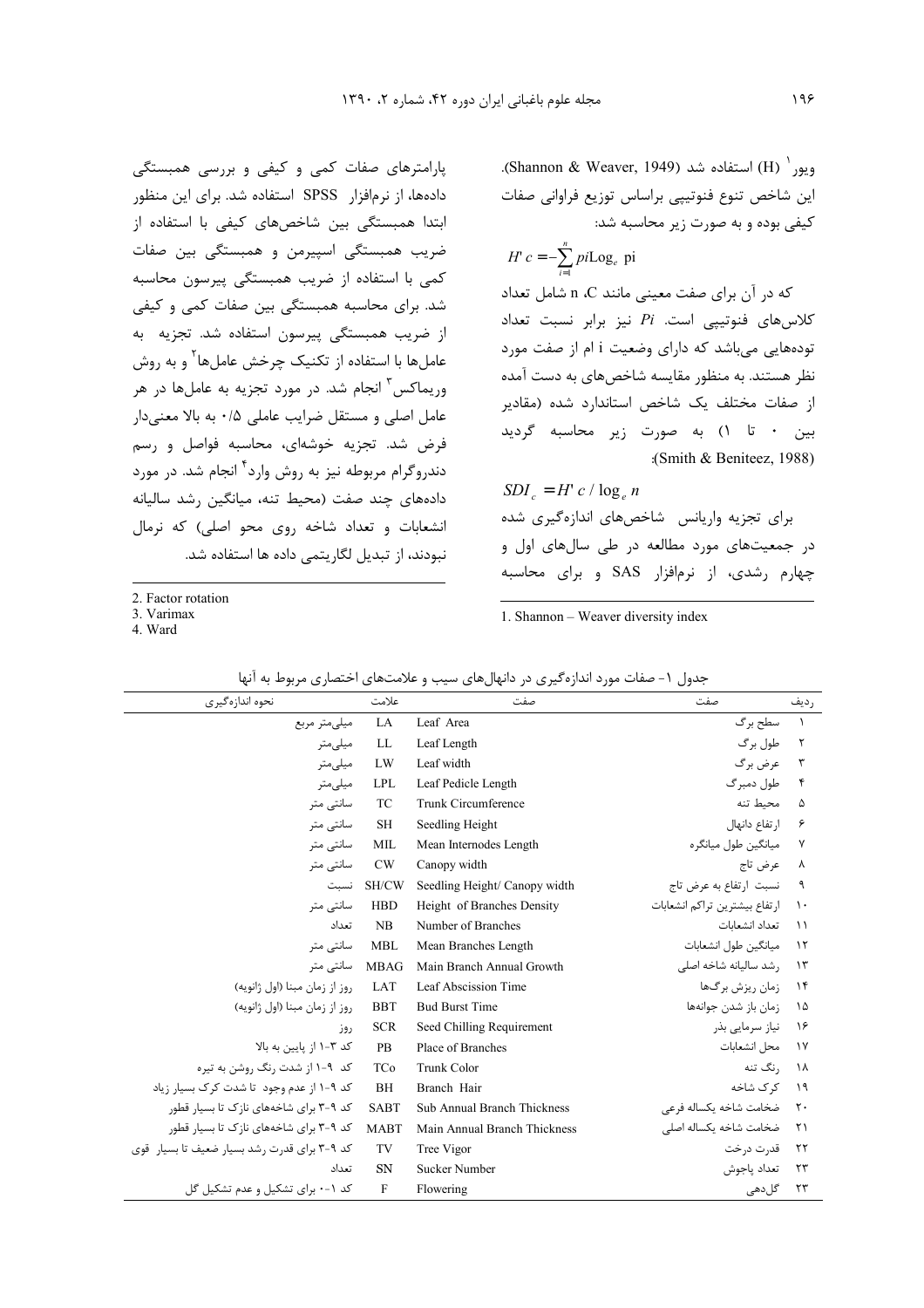#### نتايج

پارامترهای آماری صفات اندازهگیری شده در جمعیتهای مورد مطالعه

پارامترهای آماری محاسبه شده برای صفات نشان داد که صفات تعداد پاجوش و تعداد انشعابات به ترتیب با ۹۶/۱ و ۵۵/۴ درصد دارای بزرگترین ضریب تغییرات فنوتیپی و صفات میزان نیاز سرمایی بذور، طول میانگره و ارتفاع دانهال به ترتیب با ۷/۱۷، ۱۳/۶، ۱۵/۲ و ۱۵/۲ درصد دارای کمترین ضریب تغییرات فنوتیپی بودند (جدول نشان داده نشده است).

ضریب تغییرات فنوتیپی صفات کمی به عنوان شاخصی از تنوع فنوتییی، در جمعیتهای مورد مطالعه در جدول ۲ نشان داده شده است. با توجه به این جدول صفات تعداد یاجوش و تعداد انشعابات در همه جمعیتهای مورد مطالعه، دارای بالاترین ضریب تغییرات فنوتیپی بودند. صفات مربوط به برگ و صفت طول میانگره کمترین ضریب تغییرات فنوتیپی را در داخل جمعیتها به خود اختصاص دادند. در مورد صفات مربوط به برگ غیر از میزان سطح برگ، بالاترین ضریب تغییرات فنوتییی مربوط به جمعیت حاصل از تلاقی ارقام گلاب کهنز و رد اسیار بود. کمترین میزان ضریب تغییرات فنوتییی در مورد صفات مربوط به برگ مربوط به جمعیت حاصل از تلاقی ارقام گلاب کهنز و گلدن اسموتي بود (جدول ٢).

در مورد صفات مشترک اندازهگیری شده در دو سال

مختلف، نتايج آزمايشات نشان داد كه صفات سطح برگ، طول برگ، عرض برگ، محیط تنه، زمان خزان و رشد جوانه در سال چهارم نسبت به سال اول دارای ضریب تغییرات فنوتیپی بالاتری بودند. بر عکس صفات طول دمبرگ، طول میانگره، تعداد و رشد سالیانه انشعابات در سال اول دارای ضریب تغییرات فنوتیپی بیشتری بودند (جدول ٣). همچنین نتایج جدول ٢ نشان داد که میزان تنوع در نتاج حاصل از تلاقی ارقام گلاب کهنز و رد اسپار بر اساس کل صفات اندازهگیری شده، دارای بالاترین مقدار و در نتاج حاصل از تلاقی ارقام شفیعآبادی و گلدن اسموتی دارای کمترین مقدار بود. در نتاج دارای والد مادری مشترک بالاترین تنوع در نتاج حاصل از رقم گلاب کهنز و کمترین میزان تنوع مربوط به رقم شفیعآبادی به عنوان والدین پدری بود. در نتاج دارای والد پدری مشترک نیز بالاترین تنوع مربوط به نتاج حاصل از 'رداسپار' و کمترین تنوع مربوط به نتاج حاصل از ْ گلدن اسموتى ْ به عنوان والدين مادرى بود. شاخص تنوع فنوتيپي شانون- ويور

از شاخص تنوع فنوتيپي شانون-ويور به منظور اندازهگیری تنوع صفات مورفولوژیک که تحت تأثیر تعداد گروههای فنوتیپی میباشد، استفاده میگردد. مقدار پایین H نشاندهنده توزیع نامتعادل فراوانی فنوتیپها و تنوع پایین برای یک صفت میباشد. مقادیر H برای هر صفت و مقدار استاندارد شده شاخص تنوع (SDI) برای ۷ صفت کیفی مورد مطالعه محاسبه شد.

جدول ۲- ضریب تغییرات فنوتیپی صفات کمی اندازهگیری شده در ۴ جمعیت مورد مطالعه S PBD MBAG BBT LAT MBL NB MIL SH/CW CW SH TC LPL LW LL LA SCHR جمعيت 'شفیعآبادی' در 'گلدن اسموتی' ۱/۰ ۱۲۷، ۱۳۷، ۱۴۷، ۱۱۲، ۱۲۱، ۱۳۱، ۱۳۱، ۱۵۶، ۱۳۴، ۱۳۶، ۱۳۶، ۱۳۲، ۱۳۲، ۱۳۲، ۱۳۰ 'گلاب كهنز' در 'گلدن اسموتي' ۱۳/۰ ۱۲/۰ ۱//۰ ۱//۰ ۱//۰ ۱//۲ ۱/۳ ۱/۳ ۱/۳۷ ۱/۳۹ ۱/۲۹ ۱/۲۹<br>'گلاب كهنز' در 'گلدن اسموتي' ۱۳/۰ ۲۱/۰ ۱/۱/۰ ۱/۱/۰ ۱/۲۲ ۱/۲۳ ۱/۳۷ ۱/۵۵ ۱/۳۷ ۱/۳۷ ۱/۶۹  $\cdot$ /9F  $\cdot$ /7F  $\cdot$ /7T  $\cdot$ /9F  $\cdot$ /7T  $\cdot$ /FA  $\cdot$ /1T  $\cdot$ /1T  $\cdot$ /1T  $\cdot$ /7F  $\cdot$ /1F  $\cdot$ /1T  $\cdot$ /7F  $\cdot$ /A 'شفیعآبادی' در 'رد اسپار'  $\cdot$ /AA  $\cdot$ /TF  $\cdot$ /TQ  $\cdot$ /TQ  $\cdot$ /TQ  $\cdot$ /TV  $\cdot$ / $\circ$   $\cdot$ /NP  $\cdot$ /TV  $\cdot$ /TF  $\cdot$ /TF  $\cdot$ /TF  $\cdot$ /TC  $\cdot$ /IF  $\cdot$ /TC 'گلاب کهنز' در 'رد اسيار' علامتهای اختصاری مربوط به صفات مورد اندازه گیری مطابق جدول ۱ می باشد.

| جدول ۳- ضریب تغییرات فنوتیپی صفات کمی مشترک اندازهگیری شده در جمعیتهای مورد مطالعه |  |                                          |  |  |
|------------------------------------------------------------------------------------|--|------------------------------------------|--|--|
|                                                                                    |  | بدانواليهاء سيب ديردوسال مورد اندانوگيري |  |  |

|     | - تابهان تنای سیب در دو سال سورد اساره نیری |     |  |  |  |  |                                                                                                                                                                                                                                                                                                                                           |  |     |             |       |  |  |  |
|-----|---------------------------------------------|-----|--|--|--|--|-------------------------------------------------------------------------------------------------------------------------------------------------------------------------------------------------------------------------------------------------------------------------------------------------------------------------------------------|--|-----|-------------|-------|--|--|--|
| BBT | LAT                                         | NB. |  |  |  |  | MBL MIL SH TC LPL LW                                                                                                                                                                                                                                                                                                                      |  | -LL |             |       |  |  |  |
|     |                                             |     |  |  |  |  | $\cdot$ $\wedge$ $\vee$ $\wedge$ $\wedge$ $\wedge$ $\wedge$ $\wedge$ $\wedge$ $\wedge$ $\wedge$ $\wedge$ $\wedge$ $\wedge$ $\wedge$ $\wedge$ $\wedge$ $\wedge$ $\wedge$ $\wedge$ $\wedge$ $\wedge$ $\wedge$ $\wedge$ $\wedge$ $\wedge$ $\wedge$ $\wedge$ $\wedge$ $\wedge$ $\wedge$ $\wedge$ $\wedge$ $\wedge$ $\wedge$ $\wedge$ $\wedge$ |  |     | $\cdot$ /۲۷ | سال ۱ |  |  |  |
|     | $\cdot$ $/77$ $\cdot$ $/77$                 |     |  |  |  |  | $\cdot$ اسال ۱۳۲ - ۱۸۵ - ۱۸۸ - ۱۴۷ - ۱۸۵ - ۱۸۹ - ۱۸۰ - ۱۸۴ - ۱۸۶ - ۱۸۹                                                                                                                                                                                                                                                                    |  |     |             |       |  |  |  |
|     |                                             |     |  |  |  |  |                                                                                                                                                                                                                                                                                                                                           |  |     |             |       |  |  |  |

علامتهای اختصاری مربوط به صفات مورد اندازهگیری مطابق جدول ۱ میباشد.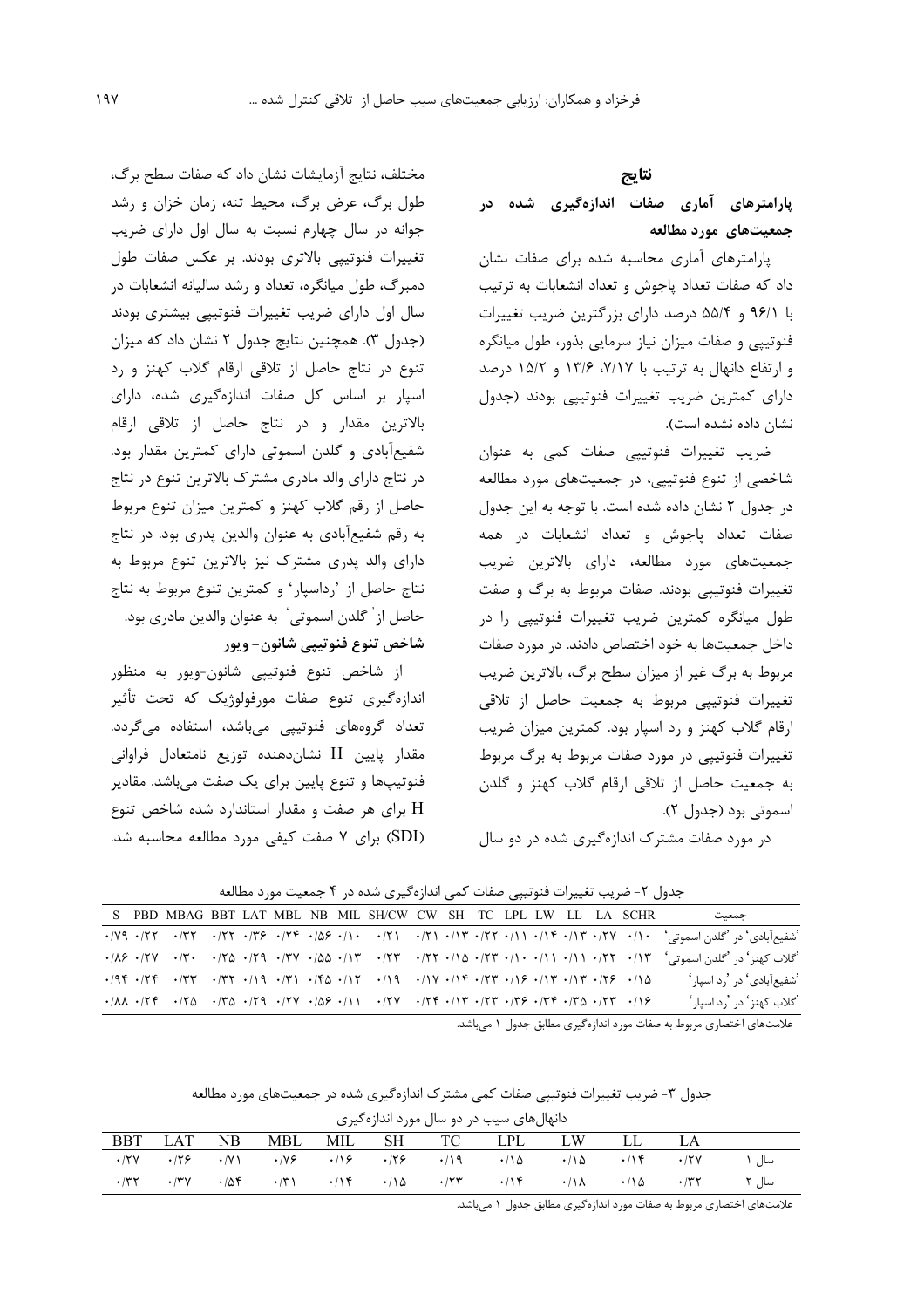براساس شاخصهای تنوع استاندارد برای تک تک صفات بیشترین میزان تنوع مربوط به ضخامت شاخه یکساله مربوط به انشعابات و کمترین میزان تنوع مربوط به صفت گلدهی بود که به ترتیب ۸۷٪ و ۶۰٪ تنوع موجود در جمعیتها را توجیه کردند (جدول ۴).

جدول ۴– شاخصهای فنوتیپی شانون برای صفات کیفی اندازهگیری شده دانهالهایسیبدر جمعیتهای مورد مطالعه

| SDI <sup>2</sup>            | $H^1$                | صفت         | ر ديف |
|-----------------------------|----------------------|-------------|-------|
| $\cdot$ /yq                 | 1/Yf                 | TCo         |       |
| $\cdot$ / $\lambda$ Y       | $1/f$ .              | <b>SABT</b> | ٢     |
| $\cdot$ /YY                 | ۱۶۰                  | MABT        | ٣     |
| .199                        | $1/T\Lambda$         | TV          | ۴     |
| $\cdot$ / $\vee$ $\uparrow$ | ۱/۴۳                 | BH          | ۵     |
| .199                        | $\cdot$ / $\vee\tau$ | PВ          | ۶     |
| .19.                        | $\cdot$ /۴۲          | F           | ٧     |

H-۱ : شاخص تنوع غيراستاندارد

۲- SDI: شاخص تنوع استاندارد

علامتهای اختصاری مربوط به صفات مورد اندازهگیری مطابق جدول ١ مے باشد.

#### مقايسه ميانگينها

نتايج تجزيه واريانس دادههاى مربوط به صفات كمى اندازهگیری شده در سال اول و چهارم، در جدولهای ۵ و ٧ نشان داده شده است. برای همه صفات کمی اندازهگیری شده، اثر جمعیت در سطح یک یا پنج درصد معنیدار بود. مقایسه میانگین دادهها در جمعیتهای مورد مطالعه در دو سال نشان داد که روند تغییرات میانگین صفات برای اکثر آنها، از روند تقریباً یکسانی برخوردار است. همانطور که قابل پیشبینی است، میانگین دادهها برای اکثر صفات مورد اندازهگیری در سال چهارم بیشتر از سال اول بود (جدولهای ۶ و ۸).

بیشترین ارتفاع در سال اول و چهارم مربوط به نتاج حاصل از تلاقی ارقام گلاب کهنز و گلدن اسموتی و كمترين ميزان مربوط به جمعيت حاصل از تلاقى ارقام شفیعآبادی و رد اسپار بود (جدولهای ۶ و ۸). برای صفت محیط تنه در سال اول، بیشترین مقدار مربوط به جمعيت حاصل از تلاقى گلاب كهنز و رد اسپار و كمترين مقدار مربوط به جمعيت حاصل از تلاقى 'شفيعآبادي' و 'گلدن اسموتي' بود (جدول ۶). در سال چهارم بیشترین مقدار محیط تنه مربوط به جمعیت حاصل از ارقام گلاب کهنز و رد اسپار و کمترین مقدار مربوط به جمعیت حاصل از ارقام شفیعآبادی و رد اسپار بود. با این حال بین میانگین محیط تنه در این جمعیت و جمعیت حاصل از ارقام شفیعآبادی و گلدن اسموتی تفاوت معنیداری از لحاظ آماری مشاهده نشد. برای سطح برگ بیشترین مقدار مربوط به جمعیت حاصل از تلاقی ارقام گلاب کهنز و شفیعآبادی با رقم گلدن اسموتی و کمترین میزان مربوط به جمعیت حاصل از تلاقی رقم شفیعآبادی با رقم رد اسپار بود (جدول ۸). همین نسبت در مورد طول برگ و عرض برگ و نسبتاً در مورد طول دمبرگ وجود داشت. مقایسه میانگین دادهها برای صفات زمان ریزش برگ، زمان رشد جوانهها و نیاز سرمایی بذور در جمعیتهای مورد مطالعه نشان داد که مقدار عددی این صفات در جمعیتهایی که در آنها از والد 'گلدن اسموتی' استفاده شده بود به طور معنیداری بیشتر از جمعیتهایی بود که از رقم رد اسپار به عنوان والد مادری استفاده شده بود. همچنین این میزان به طور نسبی در جمعیتهایی که از 'شفیعآبادی' به عنوان یکی از والدین تلاقی استفاده شده بود در مقایسه با والد 'گلاب کهنز' از میزان بیشتری برخوردار بود (جدولهای ۶ و ۸).

جدول ۵– تجزیه واریانس و میانگین مربعات برخی صفات اندازهگیری شده در جمعیتهای مورد مطالعه دانهالهای سیب در سال اول

|             |  |  |  |  | منابع تغيير SCR BBT LAT NB MBL LPL LW LL TC MIL SH df                                                                                                                                                                                                                                                                                                                                                                  |        |
|-------------|--|--|--|--|------------------------------------------------------------------------------------------------------------------------------------------------------------------------------------------------------------------------------------------------------------------------------------------------------------------------------------------------------------------------------------------------------------------------|--------|
|             |  |  |  |  | جمعيت ٣ * ٢/ ١/ ٣٠٤٣/٨٣ ** ٢٩/١٨ ** ٢٩/١٨ ** ٢٩/١٨ ** ٢٩/١٨ ** ٢٩/١٨ ** ٢٠/ ٣٠/ ٣٠/ ٣/ ٣٠/ ٣/ ٣٠/ ٣/                                                                                                                                                                                                                                                                                                                   |        |
| ۳۸/۴۹ ۲۳/۵۷ |  |  |  |  | $\mathcal{L}(\mathcal{N})$ $\mathcal{N}(\mathcal{N})$ $\mathcal{N}(\mathcal{N})$ $\mathcal{N}(\mathcal{N})$ $\mathcal{N}(\mathcal{N})$ $\mathcal{N}(\mathcal{N})$ $\mathcal{N}(\mathcal{N})$ $\mathcal{N}(\mathcal{N})$ $\mathcal{N}(\mathcal{N})$ $\mathcal{N}(\mathcal{N})$ $\mathcal{N}(\mathcal{N})$ $\mathcal{N}(\mathcal{N})$ $\mathcal{N}(\mathcal{N})$ $\mathcal{N}(\mathcal{N})$ $\mathcal{N}(\mathcal{$      | خطا    |
|             |  |  |  |  | $\Upsilon$ $\Upsilon$ $\Upsilon$ $\Upsilon$ $\Upsilon$ $\Upsilon$ $\Upsilon$ $\Upsilon$ $\Upsilon$ $\Upsilon$ $\Upsilon$ $\Upsilon$ $\Upsilon$ $\Upsilon$ $\Upsilon$ $\Upsilon$ $\Upsilon$ $\Upsilon$ $\Upsilon$ $\Upsilon$ $\Upsilon$ $\Upsilon$ $\Upsilon$ $\Upsilon$ $\Upsilon$ $\Upsilon$ $\Upsilon$ $\Upsilon$ $\Upsilon$ $\Upsilon$ $\Upsilon$ $\Upsilon$ $\Upsilon$ $\Upsilon$ $\Upsilon$ $\Upsilon$ $\Upsilon$ |        |
| 1 A/V 1     |  |  |  |  |                                                                                                                                                                                                                                                                                                                                                                                                                        | $CV\%$ |

\*\* معنیداری در سطح احتمال ۱ درصد \* معنیداری در سطح احتمال ۵ درصد

علامتهای اختصاری مربوط به صفات مورد اندازهگیری مطابق جدول ۱ میباشد.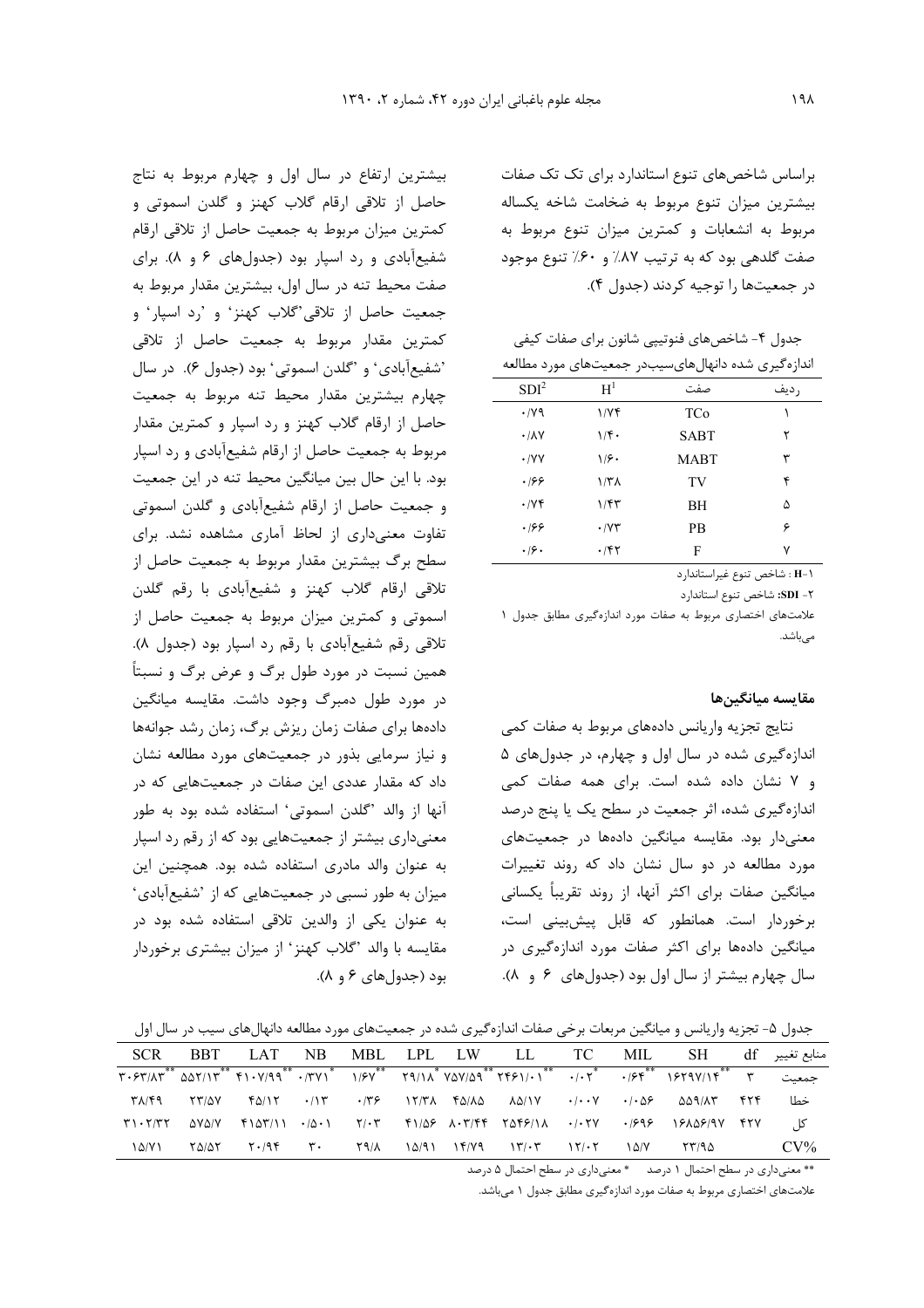جدول ۶– مقایسه میانگین اثر جمعیتهای مورد مطالعه روی برخی صفات مورد اندازهگیری دانهالهای سیب در سال اول

| <b>SCR</b>                                      | <b>BBT</b>                                | LAT           | NΒ                       | MBL                             | LPL                                            | LW            | LI.                  | ТC                       | MIL         | SН                   | حمعت                                                  |
|-------------------------------------------------|-------------------------------------------|---------------|--------------------------|---------------------------------|------------------------------------------------|---------------|----------------------|--------------------------|-------------|----------------------|-------------------------------------------------------|
| fV/T                                            | Y1/Y1a                                    | $f\$          | $\cdot$ / $\Delta$ Ab    | .199c                           | ۲۱/۹۸ab                                        | $f_A/f$ ۹a    | YY/5b                | $\cdot$ / $\epsilon$ 9ab | ۱٬۵۴b       | $1 \cdot \cdot$ /٩۵b | 'شفيع[َبادي' در 'گلدن اسموتي'                         |
| ۳۹/۳۴b                                          | $\mathsf{Y} \cdot \mathsf{P} \mathsf{Va}$ | ۳۲/۶۹b        | $\cdot$ / $\epsilon$ Aab | $\frac{1}{\lambda}$             | <b>TY/Vfa</b>                                  | FY/AFa        | $Y$ ۶/۲۵a            | $\cdot$ / $\cdot$ ab     | $1/8$ a     | ۱۱۶/۳۸a              | <sup>9</sup> گلاب كهنز ' در <sup>1</sup> گلدن اسموتى' |
| ۳۸/۲۹b                                          | $\frac{1}{\sqrt{2}}$                      | <b>TV/FFC</b> | $\cdot$ / $\epsilon$ rab | $1/1$ rbc                       | $Y1/2$ rb                                      | <b>FT/V9C</b> | 8000                 | .96b                     | $1/F$ ۶ $c$ | $\lambda$ ۶/۹۶ $c$   | 'شفیعآبادی' در 'رد اسپار'                             |
| $\mathbf{Y} \mathbf{Y} / \mathbf{S} \mathbf{C}$ | ۱۷/۲۷b                                    | <b>YA/VAC</b> | $\cdot$ / $\forall$ ra   | $1/\mathbf{r} \cdot \mathbf{a}$ | $\mathsf{Y}\mathsf{Y}/\mathsf{Y}\mathsf{Y}$ ab | ۴۵/۱۹ab       | $Y \cdot / \cdot YC$ | $\cdot$ /Y \ a           | 1/FFC       | $90/6 \cdot b$       | 'گلاب کهنز ' در ', د اسيا, '                          |
| ۲۴                                              | ٧٧                                        | ٢٨٧           | $\bullet$                | $\bullet$                       | ۱۴                                             | ۱۵            | ٣۴                   | $Y/\lambda$              |             | ٢٧                   | حداقل                                                 |
| ۵۷                                              | ۱۰۰                                       | ۳۲۷           | ٢٠                       | ٧۵                              | ۳۲                                             | ۶۸            | ۱۰۳                  |                          | <b>TIAS</b> | ۱۷۵                  | حداكث                                                 |
|                                                 |                                           |               |                          |                                 |                                                |               |                      |                          |             |                      |                                                       |

\* میانگینها با حروف مشترک در هر ستون تفاوت معنیداری در سطح ۱ درصد با استفاده از آزمون چند دامنهای دانکن ندارند.

علامتهای اختصاری مربوط به صفات مورد اندازهگیری مطابق جدول ۱ میباشد.

جدول ٧- تجزيه واريانس و ميانگين مربعات برخي صفات اندازهگيري شده

| در جمعیتهای مورد مطالعه دانهالهای سیب در سال چهارم |  |                |  |  |  |                                                                                                                                                                                                                                                                                                                                                                                                                 |  |  |  |  |                                                                                                                                                                                                                               |  |        |
|----------------------------------------------------|--|----------------|--|--|--|-----------------------------------------------------------------------------------------------------------------------------------------------------------------------------------------------------------------------------------------------------------------------------------------------------------------------------------------------------------------------------------------------------------------|--|--|--|--|-------------------------------------------------------------------------------------------------------------------------------------------------------------------------------------------------------------------------------|--|--------|
| BBT LAT NB                                         |  | - MBL LPL - LW |  |  |  |                                                                                                                                                                                                                                                                                                                                                                                                                 |  |  |  |  |                                                                                                                                                                                                                               |  |        |
|                                                    |  |                |  |  |  | <u>VYA/A*** Y۶۲A/9*** ۰/۸۴*** Y۶۲A/Y*** Aqvyf** ۱A۰۰۳/V*** ۲۷۲** Y/۶A*** VYY۱/Y*** ۰/۰۳** YY۱۹۷/A۶*** Y بحمعيت "YYA/A** Y۶۲A/A*** YY</u>                                                                                                                                                                                                                                                                        |  |  |  |  |                                                                                                                                                                                                                               |  |        |
|                                                    |  |                |  |  |  |                                                                                                                                                                                                                                                                                                                                                                                                                 |  |  |  |  |                                                                                                                                                                                                                               |  | خطاء   |
|                                                    |  |                |  |  |  |                                                                                                                                                                                                                                                                                                                                                                                                                 |  |  |  |  |                                                                                                                                                                                                                               |  | کا ِ   |
|                                                    |  |                |  |  |  | $\mathcal{X} \setminus \mathcal{Y}$ and $\mathcal{Y} \setminus \mathcal{Y}$ and $\mathcal{Y} \setminus \mathcal{Y}$ and $\mathcal{Y} \setminus \mathcal{Y}$ and $\mathcal{Y} \setminus \mathcal{Y}$ and $\mathcal{Y} \setminus \mathcal{Y}$ and $\mathcal{Y} \setminus \mathcal{Y}$ and $\mathcal{Y} \setminus \mathcal{Y}$ and $\mathcal{Y} \setminus \mathcal{Y}$ and $\mathcal{Y} \setminus \mathcal{Y}$ and |  |  |  |  |                                                                                                                                                                                                                               |  | $CV\%$ |
|                                                    |  |                |  |  |  |                                                                                                                                                                                                                                                                                                                                                                                                                 |  |  |  |  | and the contract the contract of the contract of the contract of the contract of the contract of the contract of the contract of the contract of the contract of the contract of the contract of the contract of the contract |  |        |

\* معنى دارى در سطح احتمال ١ درصد \* معنى دارى در سطح احتمال ۵ درصد

علامتهای اختصاری مربوط به صفات مورد اندازهگیری مطابق جدول ۱ میباشد.

جدول ۸- مقایسه میانگین اثر جمعیتهای مورد مطالعه روی برخی صفات مورد اندازهگیری دانهالهای سیب در سال چهارم

| حمعت                                                   | <b>SH</b>                                             | MIL                     | TC.    | CW                                                                                                                                                                                                                                                             | SH/CW                                                                                                                                                        | LA.                                                                                | -LL- | LW              | LPL  | MBL.  | NB. | LAT. | <b>BBT</b> |
|--------------------------------------------------------|-------------------------------------------------------|-------------------------|--------|----------------------------------------------------------------------------------------------------------------------------------------------------------------------------------------------------------------------------------------------------------------|--------------------------------------------------------------------------------------------------------------------------------------------------------------|------------------------------------------------------------------------------------|------|-----------------|------|-------|-----|------|------------|
| 'شفیعآبادی' در 'گلدن اسموتی'                           | $\mathbf{r} \cdot \mathbf{A} / \mathbf{I} \mathbf{r}$ |                         |        | ۱۴۳/۰۷b ۱/۱۴b ۲/۶۶a                                                                                                                                                                                                                                            | $Y/Y\triangle a$ $YY\triangle a \cdot (AYb \triangle Y)\cdot Yb$ $YY\triangle a \cdot Y\triangle a \cdot Y\triangle b \cdot Y\triangle a \cdot Y\triangle b$ |                                                                                    |      |                 |      |       |     |      |            |
| <sup>ف</sup> گلاب كهنز ' در <sup>ف</sup> گلدن اسموتى ' | ۳۲۷/۵۲a                                               |                         |        | $\frac{15}{15}$ $\frac{15}{10}$ $\frac{110}{10}$ $\frac{110}{10}$ $\frac{110}{10}$                                                                                                                                                                             | $V/T^2$ a $\zeta_0$ $\cdot$ a $V/\zeta_0$ a $\zeta_7$ $\zeta_1$ a $\zeta_1$ $\zeta_2$ a $\zeta_1$ $\zeta_2$ a $\zeta_1$ $\zeta_2$ a $\zeta_3$                |                                                                                    |      |                 |      |       |     |      |            |
| 'شفیعآبادی' در 'رد اسیار'                              | <b>TAA/V9C</b>                                        |                         |        | $Y_{t}$ $Y_{t}$ $Y_{t}$ $Y_{t}$ $Y_{t}$ $Y_{t}$ $Y_{t}$ $Y_{t}$ $Y_{t}$ $Y_{t}$ $Y_{t}$ $Y_{t}$ $Y_{t}$ $Y_{t}$ $Y_{t}$ $Y_{t}$ $Y_{t}$ $Y_{t}$ $Y_{t}$ $Y_{t}$ $Y_{t}$ $Y_{t}$ $Y_{t}$ $Y_{t}$ $Y_{t}$ $Y_{t}$ $Y_{t}$ $Y_{t}$ $Y_{t}$ $Y_{t}$ $Y_{t}$ $Y_{t$ |                                                                                                                                                              |                                                                                    |      |                 |      |       |     |      |            |
| <sup>و</sup> گلاب کهنز ٔ د <sub>ر ن</sub> د اسیار ٔ    | ۳۱۰/۹۴ $h$                                            | Y/5C                    | 1/1 Ла | 181/21a                                                                                                                                                                                                                                                        |                                                                                                                                                              | $11/Y1C$ $Y/FVC$ $-19Aa$ $\Delta$ 9/AAa $YY/3-b$ $F/3-b$ $Y9/1C$ $Y9FY/AC$ $1/9Ab$ |      |                 |      |       |     |      |            |
| حداقا .                                                | ۱۵۳                                                   | $1/\Delta V$            | ۵۱۸    | Δ١                                                                                                                                                                                                                                                             | .116                                                                                                                                                         | 1517/19                                                                            | ۵۳/۶ | $\tau\tau/\tau$ | V/Y  | 1V/T  |     | ۳۱۶  | ۶۹         |
| حداكثہ                                                 | ۴۶۵                                                   | $\mathbf{r}/\mathbf{r}$ | ۲۵/۱   | ۲۴۷                                                                                                                                                                                                                                                            | Y/Y                                                                                                                                                          | $Y9/-9$ $11Y/11$ $50.7/F9$                                                         |      |                 | ۳۹/۱ | 15Y/F | ۲۶  | ۳۶۱  | ۹۶         |
|                                                        |                                                       |                         |        |                                                                                                                                                                                                                                                                |                                                                                                                                                              |                                                                                    |      |                 |      |       |     |      |            |

\* میانگین ها با حروف مشترک در هر ستون تفاوت معنیداری در سطح ۱ درصد با استفاده از آزمون چند دامنه ای دانکن ندارند.

علامتهای اختصاری مربوط به صفات مورد اندازهگیری مطابق جدول ۱ می باشد.

#### ضرابب همبستگی ساده صفات ٔ

با توجه به حجم زیاد دادههای اندازهگیری شده در سال اول و چهارم، در این بخش از نتایج به وجود برخی از این همبستگی ها که اهمیت بیشتری داشته و دارای سطوح معنیداری بالایی بودند اشاره شده است. در مورد خصوصیات مورفولوژیکی مربوط به برگ، همانطور که قابل انتظار است، سطح برگ همبستگی بسیار قوی و مثبتی با طول برگ (r=٠/٨٩۵) و عرض برگ (r=۰/۹۲۱) نشان داد. بین سطح برگ و نیاز سرمایی بذور نیز همبستگی مثبت در سال چهارم مشاهده شد (r=٠/۴۶۷). در سال چهارم بین سطح برگ و ارتفاع دانهالها، طول میانگره، زمان ریزش برگ و زمان رشد جوانهها نیز همبستگی متوسطی وجود داشت (به ترتیب

r=۰/۳۲۶ (r=۰/۳۲۶ (r=۰/۳۲۶ و ۲۴۴). بين طول دمبرگ در سال چهارم با ارتفاع دانهال و طول میان گره نیز همبستگی نسبتاً قوی مشاهده شد. با توجه به اهمیت وجود همبستگی بین فاکتورهای مورد اندازهگیری در سال اول و چهارم، نتایج این بررسیها نشان داد که بین برخی صفات مربوط به برگ و سایر صفات اندازهگیری شده در سال چهارم همبستگیهای قابل توجهي وجود دارد. از جمله اين موارد وجود همبستگی متوسطی بین طول برگ در سال اول و ارتفاع دانهال در سال چهارم بود (٢٤٩/٢٣٩). مشاهدات نشان داد که بین طول و عرض برگ با طول دمبرگ در دو سال مورد اندازهگیری همبستگی خوبی وجود دارد (در سال اول به ترتیب a=۰/۴۸۱ (۲۰/۴۸۲ و در سال چهارم به ترتیب ۶۵۶/۰=۲، ۲۹/۰/۲۹). در مورد خصوصیات مربوط به تنه نتایج نشان داد که بین محیط

<sup>1.</sup> Simple Correlation Coefficiants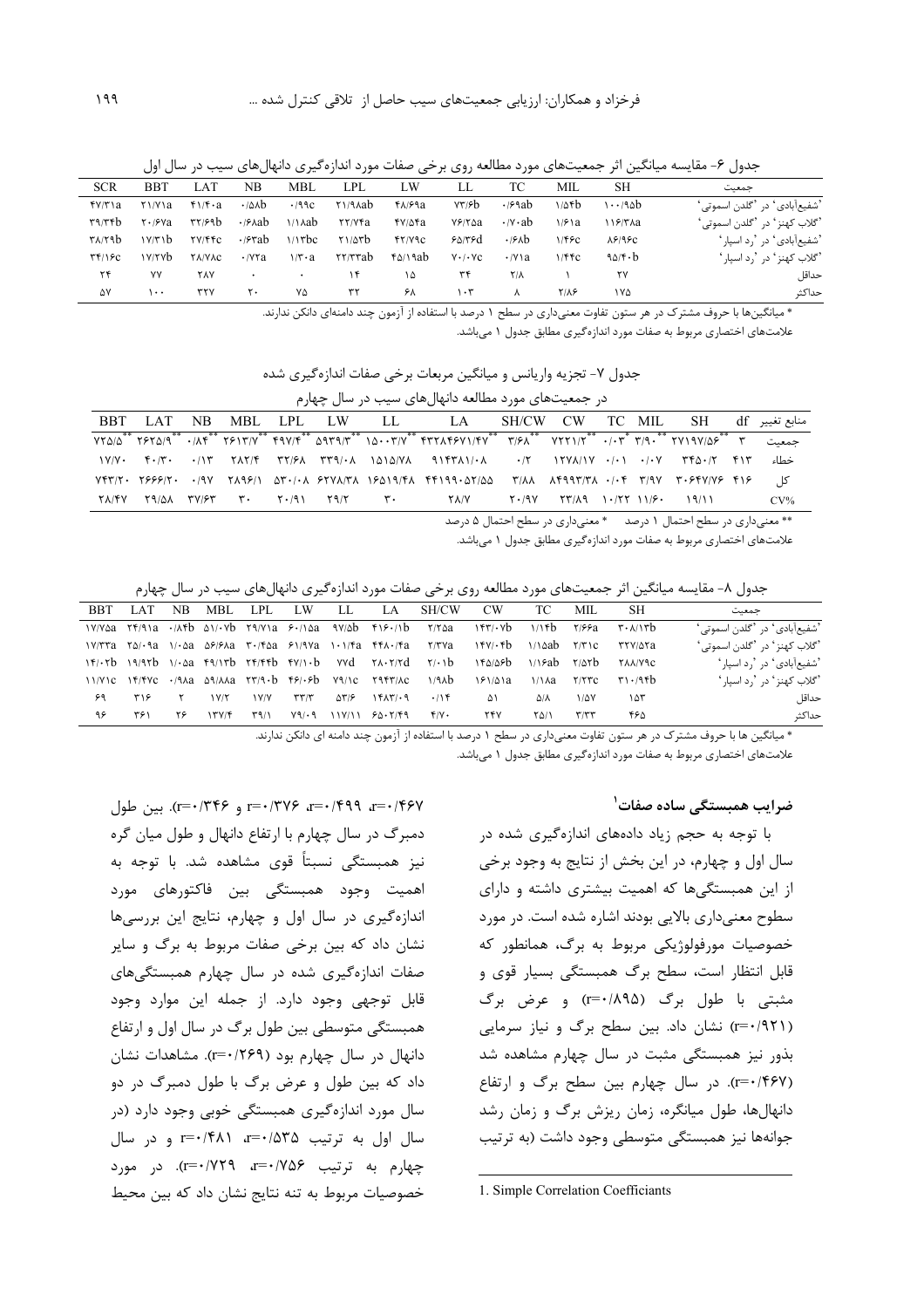تنه در سال اول و ارتفاع دانهالها یک همبستگی قوی وجود دارد (۳۰/۶۰۳). همچنین بین محیط تنه در سال اول و محیط تنه در سال چهارم یک همبستگی قوی (r=۵۵۷) وجود داشت. محیط تنه در سال چهارم همبستگی منفی با تعداد پاجوش نشان داد (r=-۰/۲۰۹). همچنین بین میزان نیاز سرمایی بذور و زمان ریزش برگ و زمان رشد جوانهها همبستگی خوبی در هر دو سال مشاهده شد (در سال اول به ترتیب T=٠/۴۱۴ تا r=٠/٣۴٧ و در سال چهارم به ترتیب r=۰/۳۴۶ همبستگی مثبت بسیار قوی بین (r=۰/۴۳۱ ارتفاع دانهال و طول میانگره (۲۰۹–۲) در سال اول وجود داشت که در سال چهارم این همبستگی از میزان کمتری برخوردار بود (r=۰/۲۶۳). بین محیط تنه و تعداد شاخه روی محور اصلی و رشد سالیانه انشعابات همبستگی قوی وجود داشت (به ترتیب r=۰/۶۴۸ و r=۰/۵۴۸). از جمله صفات مهم مورد اندازهگیری عرض تاج دانهال بود که نتایج آزمایشات نشان داد که عرض تاج در سال چهارم یک همبستگی قوی با محیط تنه (r=٠/۵٢۶) و رشد ساليانه انشعابات (٢-٠/٥٠٠) در سال اول دارد.

نتایج همبستگی بین صفات کیفی نشان داد که بین محل انشعابات شاخههای فرعی در سال اول و چهارم همبستگی نسبتاً خوبی (۳۸۶/ r=۰) وجود دارد. همچنین بین قدرت رشد و ضخامت شاخه یکساله محور اصلی و ضخامت شاخه یکساله انشعابات همبستگی قوی (۲=۰/۵۵۸) و نسبتاً قوی (۲۵۲–۲) وجود داشت. زود باردهی با رنگ تنه همبستگی منفی (۱۱۶–۲=۰) و با قدرت رشد همبستگی مثبت (۲=۰/۱۹۰) نشان داد. نتایج همبستگی بین صفت گلدهی که در سال چهارم تعیین گردید و سایر خصوصیات اندازهگیری شده در دو سال نشان داد که زود باردهی با میزان نیاز سرمایی بذور در سال اول همبستگی منفی قابل توجهی (۲۶۶)۰۰– r= دارد. همچنین بین زود باردهی و ارتفاع دانهالها (r=٠/٣٣٤)، رشد ساليانه محور اصلي (r=٠/٣٣۵) و میانگین رشد سالیانه انشعابات (۲۱۵×+r=)، همچنین  $\mathfrak{g}$ ا بین قدرت رشد دانهال با محیط تنه (۵۶۵/ $\mathfrak{f} = \mathfrak{f}$  و ارتفاع دانهال (۲=۰/۵۷۰) همبستگی قوی مشاهده شد (جدولها نشان داده نشده است).

# تجزيه به عاملها<sup>\</sup>

تجزیه به عاملها با هدف کاهش دادهها و مشخص کردن فاکتورهای اصلی، با استفاده از نرمافزار SPSS روی صفات کمی انجام شد (جدول ۹). همانطور که در این جدول نشان داده شده است، همه صفات کمی اندازهگیری شده در طی سالهای اول و چهارم رشدی، در ۸ عامل اصلی بالاتر از یک که در مجموع بیش از ۷۳ درصد از واریانس کل را توجیه می کردند، قرار گرفتند. در عامل اول، ۵ صفت اندازهگیری شده در سال اول از جمله ارتفاع، طول میانگره، محیط تنه، رشد سالیانه انشعابات و تعداد شاخه روی محور اصلی و ۳ صفت اندازهگیری شده در سال چهارم از جمله محیط تنه، تعداد شاخه روی محور اصلی و تراکم شاخهدهی با ضرایب مثبت قرار گرفتند. این عامل ۱۴/۱۳ درصد از واریانس کل را توجیه نمود. در عامل دوم که ۱۱/۹۸ درصد از واریانس کل را توجیه نمود، ۴ صفت اندازهگیری شده در سال چهارم از جمله سطح برگ، طول برگ، عرض برگ و طول دمبرگ قرار گرفتند که همبستگی قوی نیز نشان دادند. در عامل سوم چهار صفت سطح برگ، طول برگ، عرض برگ و طول دمبرگ مربوط به سال اول قرار داشت. همانطور که در جدول ۹ نشان داده شده است، سایر صفات در عاملهای چهارم تا هشتم قرار گرفتند که از لحاظ اهمیت در ردههای پایینتری قرار داشتند. تجزیه خوشهای

نتايج تجزيه خوشهاى جمعيتهاى مورد مطالعه براساس صفات اندازهگیری شده، در شکل ۱ نشان داده شده است. همانطور که مشاهده میشود، تجزیه خوشهای، چهار جمعیت مورد مطالعه را در دو گروه جداگانه قرار داد. در گروه اول جمعیت حاصل از تلاقی ارقام گلاب کهنز و گلدن اسموتی و جمعیت حاصل از تلاقی ارقام شفیعآبادی و گلدن اسموتی، و در گروه دوم جمعیت حاصل از تلاقی ارقام گلاب کهنز و رد اسپار و جمعیت حاصل از تلاقی ارقام شفیعآبادی و رد اسپار قرار گرفتند. تجزیه خوشهای در فاصله نزدیک به ۲۵، توانست نتاج با والدین مادری مشترک را در یک گروه قرار دهد.

<sup>1.</sup> Factor analysis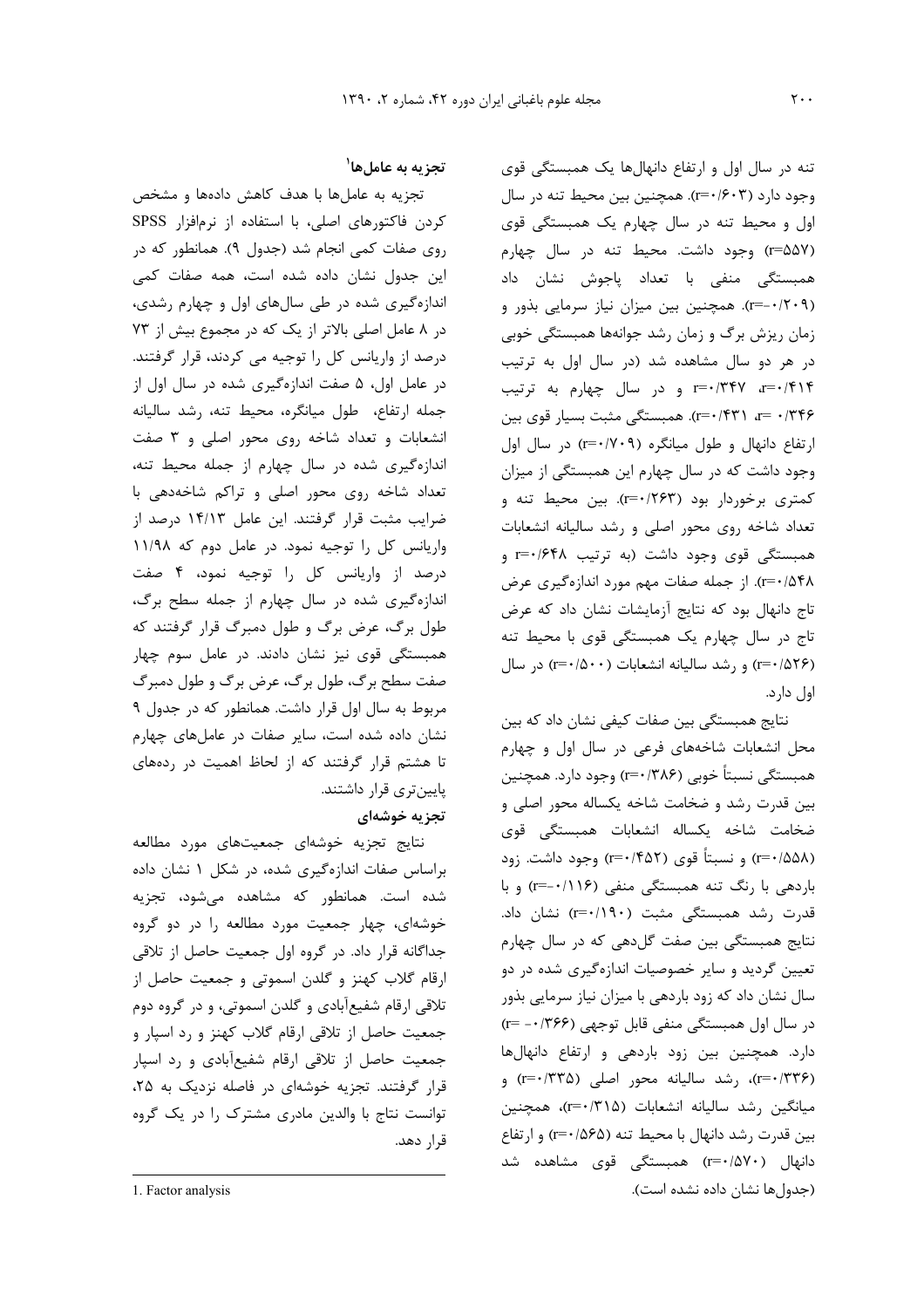

|                                           | شکل ۱- نمودار خوشه ای مربوط به گروهبندی چهار ترکیب تلاقی مورد مطالعه حاصل از |
|-------------------------------------------|------------------------------------------------------------------------------|
|                                           | تلاقی ارقام سیب، بر اساس صفات مورد اندازهگیری به روش وارد                    |
| SH*GS: تركيب 'شفيعآبادي' در 'گلدن اسموتي' | GK*GS: تركيب 'گلاب كهنز ' در 'گلدن اسموتى '                                  |
| GK*RS: ترکیب 'گلاب کهنز' در 'رد اسپار'    | SH*RS: تركيب 'شفيع آبادي' در 'رد اسپار'                                      |

جدول ۹- تجزیه عامل مربوط به صفات کمی اندازهگیری شده در دانهالهای سیب مورد مطالعه

|                                        |                                |                                    | صفات                             |                                   |                                  |                                  |                                  |                          |              |
|----------------------------------------|--------------------------------|------------------------------------|----------------------------------|-----------------------------------|----------------------------------|----------------------------------|----------------------------------|--------------------------|--------------|
| λ                                      | $\mathsf{v}$                   | ۶                                  | ۵                                | ۴                                 | ٣                                | ٢                                | $\lambda$                        | اندازهگیری شده           | رديف         |
| .  . . 9                               | $-1156$                        | $\cdot/\rightarrow \rightarrow$    | .715                             | $\cdot/\cdot\cdot$                | .7015                            | .71Y1                            | $\cdot/\gamma \cdot$             | ۱ ارتفاع                 |              |
| $- \cdot / \mathfrak{f} \cdot \cdot$   | $- \cdot 7 \cdot \cdot$        | .79A                               | .7199                            | $\cdot/\cdot\cdot$ 9              | 14.                              | $\cdot/\cdot\cdot\lambda$        | $\cdot/\Delta \cdot \Lambda$     | طول ميانگره              | $\mathsf{r}$ |
| $\cdot/\cdot\cdot$ Y                   | .7710                          | $\cdot/\cdot\cdot$ ۴               | $\cdot/\cdot\cdot$               | $\cdot$ / $\cdot$ $\cdot$ $\cdot$ | $\cdot/\prime$ $\cdot$           | $-\cdot/\cdot\cdot$              | .1846                            | محيط تنه                 | $\mathsf{r}$ |
| -•/•۸۷                                 | $-1$                           | $\cdot$ / $\cdot$ 9Y               | .110Y                            | ۰/۰۰۶                             | $\cdot$ /61.                     | $\cdot/\cdot$ Y $\wedge$         | .717 <sub>A</sub>                | ۴ سطح برگ                |              |
| $\cdot/\cdot\cdot$ Y                   | $-\cdot/\cdot \wedge$          | $\cdot/\cdot\cdot\lambda$          | .195                             | $\cdot/\cdot\cdot$                | $\cdot/\Lambda f$                | $\cdot/\rightarrow$              | .714                             | ۵ طول برگ                |              |
| $\cdot/\cdot\cdot$ ۴                   | $-\cdot/\cdot \cdot \wedge$    | $\cdot$ / $\cdot$ $\Delta$         | .797                             | $-\cdot/\cdot\cdot$ )             | $\cdot$ / $\wedge$ ۲۷            | $\cdot$ / $\cdot$ ۶              | .7151                            | ۶۔ عرض برگ               |              |
| $- \cdot / \cdot \cdot$ )              | ۰/۱۴۴                          | $- \cdot / \cdot \cdot \cdot$ )    | $-\cdot/\cdot\cdot$ ٩            | $\cdot$ / $\cdot$ ۵               | ۰/۷۸۳                            | $\cdot$ / $\cdot$ $\cdot$ $\vee$ | $-\cdot/\cdot\cdot$ Y            | ۷۔ طول دمبرگ             |              |
| ۱۱۹/۰                                  | $\cdot$ /۳۲۹                   | $- \cdot / \cdot \cdot \mathsf{r}$ | $-\cdot/\cdot \cdot$             | $\cdot/\cdot\cdot$ ۳              | $- \cdot / \cdot \cdot$          | $- \cdot / \cdot \cdot$ \        | 7741.                            | ۸ رشد ساليانه انشعابات   |              |
| .11Y                                   | $-\cdot/\cdot\cdot\Delta$      | $\cdot$ / ۱۴۲                      | $\cdot/\gamma$ ۴۰                | $- \cdot \cdot \cdot$             | $\cdot/\rightarrow \lambda$      | $-\cdot$ / $\cdot\cdot$ $\vee$   | $\cdot$ /19٣                     | ريزش برگ                 |              |
| $\cdot/\cdot\cdot$                     | $\cdot/\cdot\cdot\tau$         | 1892                               | $\cdot/\cdot\cdot$ Y             | $\cdot/\cdot\cdot\Delta$          | $\cdot/\cdot$ 9                  | $\cdot/\cdot\cdot$               | $\cdot/\cdot\cdot$ Y             | ۱۰ شروع رشد جوانهها      |              |
| $- \cdot / \cdot \mathcal{A}$          | $\cdot/111$                    | $\cdot$ / $\cdot$ $\Delta$         | $\cdot$ / $\cdot$ ۶              | $-\cdot/\cdot\cdot$ )             | $- \cdot / \tau \cdot V$         | $\cdot/\cdot\cdot$ ۴             | $\cdot/\mathsf{V}\cdots$         | ۱۱ تعداد انشعابات        |              |
| $-\cdot$ / $\cdot$ ۴                   | -0168                          | ۰/۴۶۸                              | 7۵۵۳                             | $-\cdot$ / $\cdot$ ۲              | $-\cdot/\cdot\cdot$ ۲            | $-\cdot/\cdot\cdot \tau$         | $-\cdot/\cdot\cdot$ ۲            | ۱۲ نیاز سرمایی بذور      |              |
| $-\cdot$ / $\cdot$ $\cdot$ $\setminus$ | $-\cdot/\cdot\cdot f$          | $-\cdot/\cdot\cdot$ )              | $\cdot/\cdot\cdot\Delta$         | ۰/۰۰۶                             | $\cdot/\cdot\cdot$ ۳             | 9۶۶.                             | $\cdot/\cdot\cdot\Delta$         | ۱۳ سطح برگ               |              |
| $- \cdot / \cdot \cdot 7$              | $-\cdot/\cdot\cdot$            | $\cdot/\cdot\cdot$                 | $\cdot/\cdot\cdot\Delta$         | ۰/۱۲۴                             | $\cdot$ / $\cdot$ $\tau$         | $\cdot$ /942                     | $\cdot/\cdot\cdot\tau$           | ۱۴ طول برگ               |              |
| $\cdot/\cdot\cdot$ ۴                   | $-\cdot/\cdot \cdot \wedge$    | $\cdot/\cdot\cdot\tau$             | $\cdot/\cdot\cdot\Delta$         | $\cdot/\cdot\cdot$ ۳              | $\cdot$ / $\cdot$ $\vee$         | $\cdot$ /9٣٨                     | $\cdot$ $ \cdot$ $\cdot$ $\succ$ | ۱۵ عرض برگ               |              |
| $-\cdot$ / $\cdot$ ۲                   | $-\cdot/\cdot\cdot\cdot\Delta$ | $\cdot/\cdot\cdot$ \               | $-\cdot$ / $\cdot$ ۴             | $\cdot$ / $\cdot$ $\uparrow$      | ۰/۱۴۴                            | <b>./149</b>                     | $- \cdot / \cdot \cdot \cdot$ )  | ۱۶ طول دمبرگ             |              |
| -01794                                 | .779A                          | $-\cdot$ / $\cdot\cdot$ Y          | $\cdot/\cdot\cdot$ ۲             | ۰/۵۴۸                             | $\cdot$ / $\cdot$ $\cdot$ $\tau$ | $-\cdot/\cdot\cdot$ ۲            | ۰۱۵۵۸                            | ۱۷ محیط تنه              |              |
| $\cdot$ / $\cdot$ ۶                    | $-1771$                        | ۰/۱۲۰                              | .799                             | ۰/۷۶۵                             | $\cdot$ /1 $\lambda$ $\Delta$    | $\cdot$ /18 $V$                  | $\cdot$ /٢٨٧                     | ١٨ ارتفاع دانهال         |              |
| $\cdot/\cdot\cdot$ Y                   | $\cdot/\gamma$ .               | $\cdot/\cdot\cdot\tau$             | $-\cdot/\cdot$ $\cdot$ \         | $\cdot$ /۳۵۴                      | $-\cdot/\cdot\cdot$              | $-\cdot/\cdot\cdot \mathsf{y}$   | $\cdot$ /۴۸۱                     | ۱۹ عرض تاج               |              |
| $\cdot/\cdot\cdot$ )                   | $-1108$                        | $\cdot/\cdot\cdot$ ۴               | $\cdot/\cdot$ ۳                  | .199                              | .719                             | ۱۱۳۵.                            | $-17\lambda$                     | ۲۰ ارتفاع به عرض تاج     |              |
| $-\cdot$ ۲۰۹                           | $\cdot/\cdot\cdot$             | ۰/۲۷۴                              | $\cdot$ /۴۷ $\cdot$              | $\cdot$ /٢۵.                      | ۰/۲۳۱                            | $-1771$                          | $-\cdot/\cdot\cdot$ )            | ۲۱ طول میان گره          |              |
| -01779                                 | $\cdot$ /۳۳۹                   | ۰/۰۰۸                              | $\cdot/\cdot\cdot$               | ۰/۴۵۹                             | $\cdot/\cdot\cdot$ Y             | $\cdot/\cdot\cdot$ ۴             | $\cdot$ / 523                    | ۲۲ تعداد انشعابات        |              |
| $\cdot/\cdot\cdot$ \                   | $\cdot$ /٢ $\wedge$ .          | $-\cdot/\cdot\cdot$ ۴              | $-\cdot/\cdot\cdot f$            | ۰/۸۰۵                             | $\cdot$ / $\cdot$ $\Delta$       | $\cdot$ / $\cdot$ ۵              | $\cdot/\cdot\cdot$ 9             | ٢٣ رشد ساليانه انشعابات  |              |
| .11YY                                  | $-1158$                        | ۱۵۵۰/۰                             | 1642                             | $\cdot$ $ \cdot$ $\cdot$ $\circ$  | $\cdot/\cdot\cdot$ ۴             | $\cdot$ / $\cdot$ $\wedge$       | $\cdot$ $ \cdot$ $\cdot$ $\circ$ | ۲۴ ریزش برگ              |              |
| $\cdot/\cdot\cdot$ ۴                   | $\cdot/\cdot\cdot$ ٢           | <b>./^^^</b>                       | $\cdot$ /۲ $\cdot$ )             | $-\cdot/\cdot\cdot \tau$          | $\cdot$ / $\cdot$ $\Delta$       | $\cdot$ / $\cdot$ $\Delta$       | $- \cdot / \cdot \cdot \cdot$    | ۲۵ - شروع رشد جوانهها    |              |
| .7156                                  | -0174                          | $\cdot$ / $\cdot$ ۴                | $-\cdot \mid \cdot \cdot \infty$ | $\cdot$ /129                      | $-\cdot/\setminus\cdot$ ۹        | $\cdot/\rangle \cdot$ ۶          | $-\cdot/\cdot\cdot$ ۶            | ۲۶ رشد سالیانه محور اصلی |              |
| $-\cdot$ । $\cdot$ - १                 | $-\cdot/\cdot\cdot$ ٢          | $-\cdot$ / $\cdot$ ۲               | $- \cdot / \cdot \cdot \cdot$    | $\cdot$ /۲۳۳                      | $\cdot$ /۲۸۷                     | $\cdot$ / $\cdot$ ۴              | .1848                            | ۲۷ تراکم شاخهدهی         |              |
| $\cdot$ /912                           | $\cdot$ / $\cdot$ ۶            | $\cdot$ / $\cdot$ )                | .7157                            | $\cdot/\cdot\cdot$ 9              | $\cdot/\cdot\cdot\lambda$        | <b>・/・・・</b> \                   | $- \cdot / \cdot \cdot f$        | ۲۸ تعداد پاجوش           |              |
| ۲۳/۳۵                                  | ۶۹۱۰۶                          | 55/19                              | 54/96                            | ۴۷/۳۱                             | 31147                            | 77/11                            | 15/15                            | واريانس تجمعي            |              |

صفات با شماره های ۱ تا ۱۲ مربوط به سال اول اندازهگیری و شماره های ۱۳تا ۲۸ مربوط به سال چهارم رشدی می باشد.

اعداد بالاتر از ۰/۵۰ در هر رديف معنىدار در نظر گرفته شد.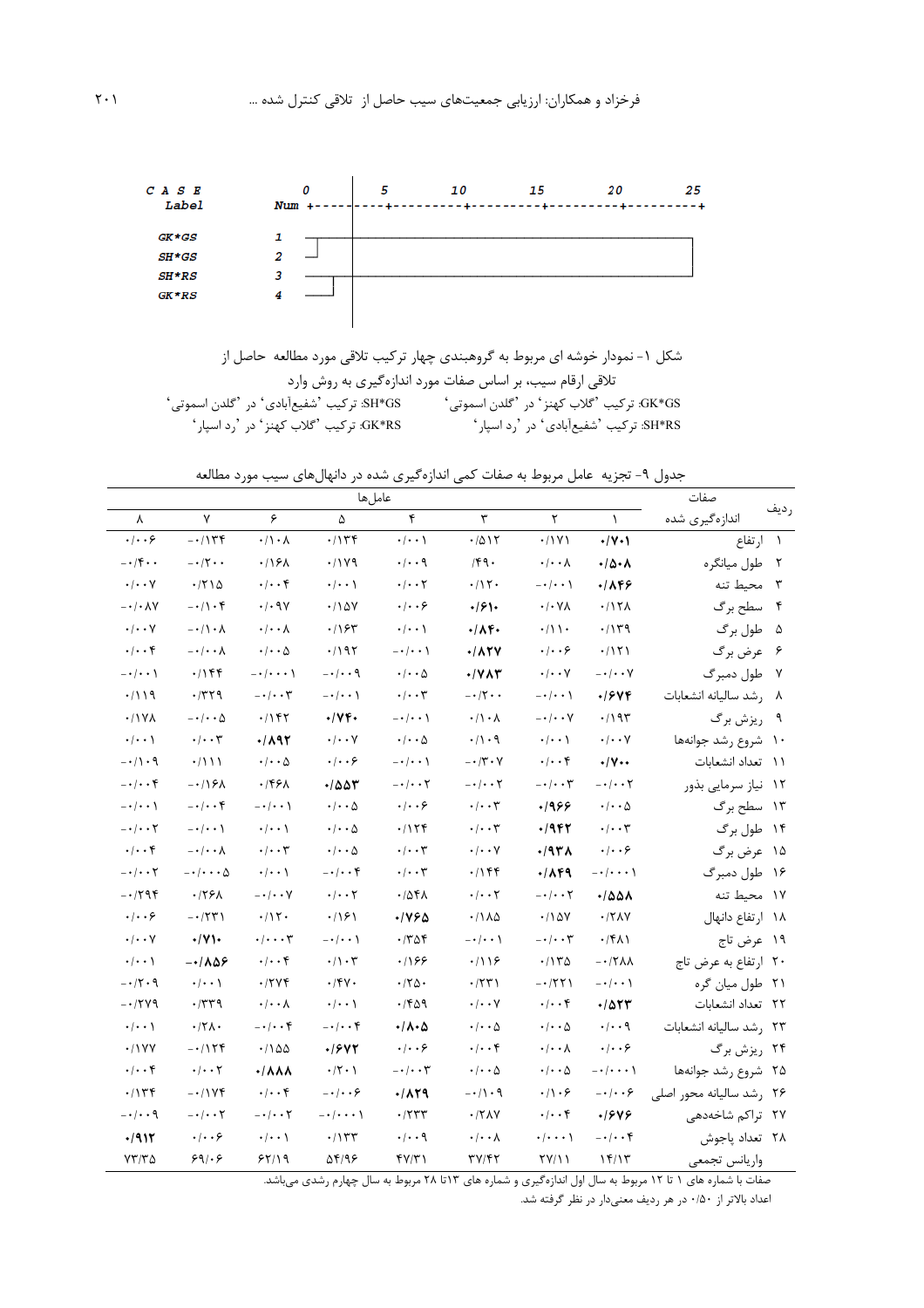تأثیر گذار در ارتفاع درخت میباشند. همچنین برخی از صفات مشترک اندازهگیری شده در طول دو سال دارای ضریب تغییرات فنوتیپی متفاوتی بودند. بروز این تفاوت میتواند به دلیل تأثیر دوره نونهالی بر صفات مورد اندازهگیری شده باشد که در نتایج .Kafkas et al (2002) روی دانهال های پسته نیز گزارش شده است. همانطور که در نتایج مربوط به آمار توصیفی بیان شد، صفات نیاز سرمایی، طول میانگره و ارتفاع دانهال دارای کمترین ضریب تغییرات فنوتیپی بودند که نشاندهنده تنوع کم آن در کل جمعیتها بود. میزان تنوع در نتاج حاصل از تلاقی 'گلاب کهنز' و 'رد اسپار' بر اساس کل صفات کمی اندازهگیری شده، دارای بالاترین مقدار و در نتاج حاصل از تلاقى 'شفيع آبادى' و 'گلدن اسموتى' دارای کمترین مقدار بود. با توجه به اینکه اکثر صفات مورد اندازهگیری به صورت مورفولوژیکی و براساس تفاوتهای ظاهری ایجاد شده در مراحل رشد نتاج انجام شد و با توجه به تفاوت زياد 'رد اسپار' و 'گلاب كهنز' نسبت به دو والد ديگر (Lepinasse, 1980) تنوع بالاي اکثر صفات اندازهگیری شده در جمعیت حاصل از این تلاقي توجيه پذير ميباشد.

تیپ انشعابدهی بیشتر درختان سیب از نوع بازیتونیک و با میانگره کوتاه بوده و معمولاً اسپورهای ٔ زیادی تولید می کنند (Lepinasse, 1980). ',د اسپار' تیپ اسپور دار رقم رد دلیشز بوده و تیپ رشدی آن از نوع بازیتونیک و رقم گلدن اسموتی که تیپ مقاوم به زنگار رقم گلدن دلیشز میباشد، دارای تیپ رشدی مزوتونيک با زاويه باز مىباشد (Lepinasse, 1980). نتایج آزمایشات حاضر نشان داد که، جمعیتهایی که در آنها از رد اسپار به عنوان والد مادری استفاده شده بود، در مقایسه با سایر تلاقیها دارای کمترین طول میانگره و ارتفاع بودند که نشاندهنده تأثیر والد مادری 'رد اسپار وی خصوصیات بروز یافته در نتاج میباشد. بر اساس طبقه بندى رشدى Lepinasse (1980) ارقام ایرانی گلاب کهنز و شفیعآبادی دارای رشد مزوتونیک با زاویه بسته میباشند. رقم گلاب کهنز دارای رشد عمودی تر نسبت به رقم شفیعآبادی میباشد که این

1. Spurs

#### ىحث

اصلاح درختان میوه به علت دوره طولانی قبل از باروری با مشکلات زیادی مواجه است. مشخص کردن صفاتی که با صفات مهم اصلاحی مورد نظر همبستگی داشته باشند، امكان گزينش دانهالها را در مراحل اوليه فراهم میکند. Mehlenbacher & Voordeckers (1991) گزارش کردند که بذور ژنوتیپهای دیرگلده سیب، نیاز سرمایی بیشتری دارند. نتایج آزمایشات حاضر نشان داد که دانهال های حاصل از بذوری که دارای نیاز سرمایی کمتری بودند، دوره نونهالی کمتری داشته و یک همبستگی منفی نسبتاً خوبی (۲۶۶--=r) بین میزان نیاز سرمایی بذور و زود باردهی (دوره نونهالی کم) به دست آمد که نشان میدهد نیاز سرمایی بذور قبل از کشت، علاوه بر اینکه می تواند برای تشخیص زودگلدهی استفاده شود، میتواند جهت گزینش دانهالهای زودبارده نیز مورد استفاده قرار گیرد. همچنین بین نیاز سرمایی بذور و زمان ریزش برگ و زمان رشد جوانه در دو سال مورد اندازهگیری همبستگی خوبی وجود داشت كه به دليل تأثير نوع والدين در تلاقيها مي باشد. 'گلاب کهنز' و 'شفیعآبادی' از جمله ارقام ایرانی زودگل و زودرس و 'رد اسپار' و 'گلدن اسموتی' از جمله ارقام نسبتاً دیر گل و دیررس میباشند. در 'گلاب کهنز' و 'شفيع آبادي' با توجه به مشاهدات حاضر، يک همبستگی بین زود برگدهی، زودگلدهی، ریزش برگها و زود رسی وجود دارد. وجود تنوع و همبستگی بین نیاز سرمایی، زمان رشد جوانهها و ریزش برگها، بيانگر تأثير مستقيم نوع والدين در صفات بروز يافته در نتاج حاصل میباشد.

ارتفاع و اندازه نهایی درخت نیز یکی از مهمترین فاکتورها در گزینش و اصلاح درختان میوه به خصوص سیب میباشد. حداقل ۴ عامل ژنتیکی (طول میانگره، زاویه شاخهدهی، محل شاخهدهی و سرعت رشد) در تعيين اندازه درخت مؤثر مي باشد (Talaei, 2008). نتايج بررسیهای حاضر نشان داد که ارتفاع در هیبریدهای مورد بررسی، در سالهای اول به شدت تحت تأثیر طول میانگره میباشد. در حالی که در سالهای بعدی، اثر طول میانگره کمرنگتر شده و عواملی چون محل انشعابات شاخههای فرعی و تراکم شاخهدهی از عوامل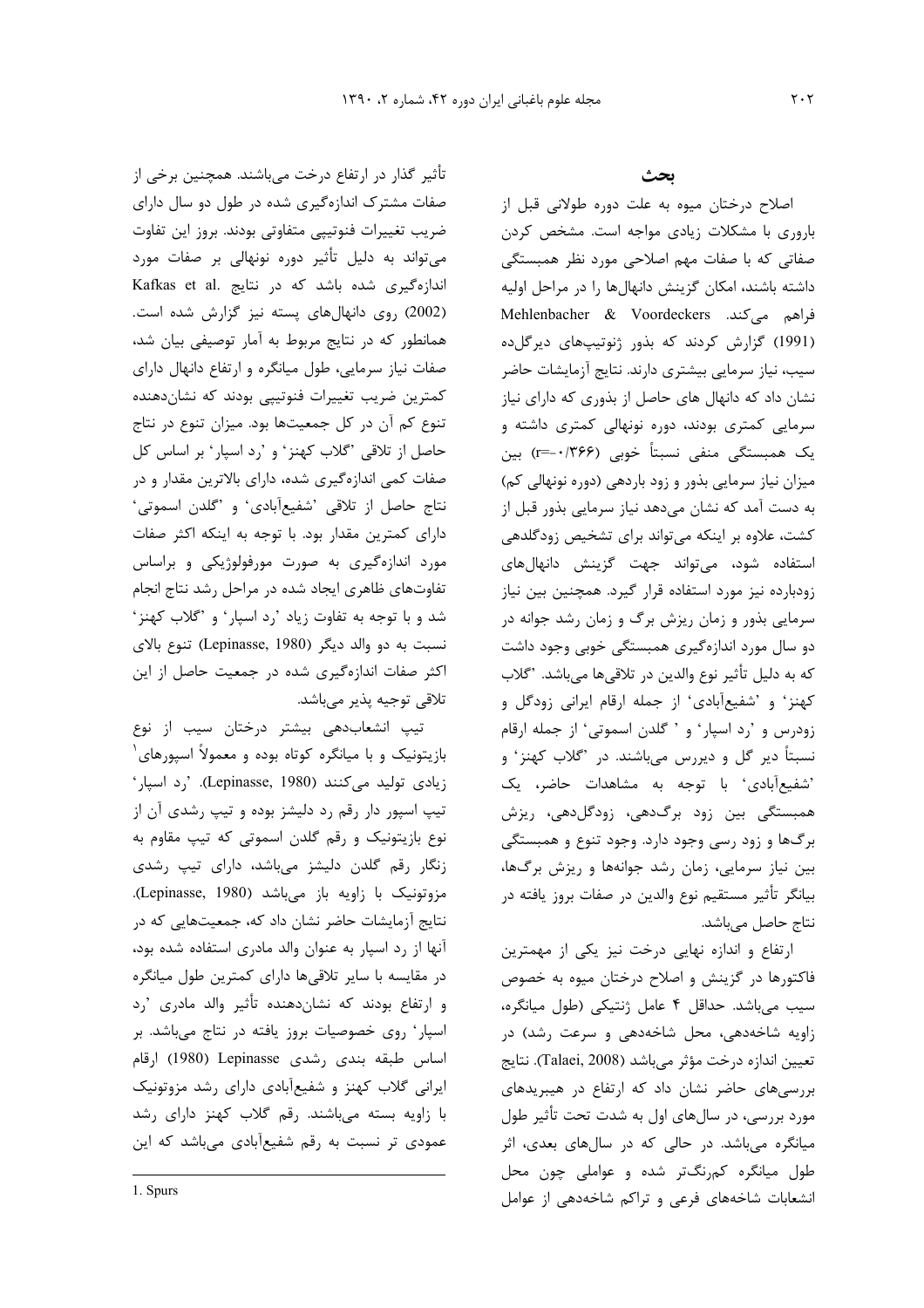مطلب در نتاج حاصل از این دو ترکیب نیز به وضوح مشاهده شد. همانطور که در جدول ۷ نشان داده شد است، در درختانی که دارای والدین مادری مشابهی بودند، میزان رشد و ارتفاع دانهالها، در جمعیتی که از رقم گلاب کهنز به عنوان والد پدری استفاده شده بود، به طور معنىدارى بالاتر بود. با اين حال تأثير والد مادری به طور معنیداری بیشتر از والد پدری بود.

وجود همبستگی بین میزان سطح برگ و ارتفاع دانهال توسط .Prista et al (2003) در زيتون گزارش شده است. در نتایج حاضر نیز این همبستگی مشاهده شد که میتواند به دلیل تأثیر مستقیم سطح برگ در فتوسنتز و به تبع آن افزایش رشد و قدرت رشدی و ارتفاع درخت باشد. Faust & Zagaja (1984) نشان دادند که میزان ارتفاع در گیلاس، با طول میانگره و قدرت رشد همبستگی دارد. نتایج بررسیهای حاضر نشان داد که قدرت رشد، طول میانگره و ارتفاع تراکم شاخهها از مهمترین عوامل تعیینکننده ارتفاع دانهالهای هیبرید در پژوهش حاضر میباشد. نتایج جدول مقايسه ميانگين مربوط به جمعيتها نشان میدهد که بیشترین مقدار سطح برگ، زمان ریزش برگ، زمان رشد جوانهها و ارتفاع دانهال مربوط به ترکیبی میباشد که از رقم گلدن اسموتی به عنوان والد مادری استفاده شده بود که نتایج به دست آمده از بررسی همبستگی بین صفات ذکر شده، وجود همبستگی بین آنها را نیز نشان میدهد. همچنین بین سطح برگ و محیط تنه، ارتفاع دانهالها، طول میانگره، زمان ریزش برگ و زمان رشد جوانهها همبستگی متوسطی مشاهده شد. وجود چنین همبستگیهایی در نتايج .Solar et al (2001) روى درختان گردو نيز گزارش شده است. همانطور که در نتایج اشاره شد، میزان ارتفاع درخت و همچنین محیط تنه و طول برگ در سال اول، همبستگی نسبتاً خوبی با ارتفاع و محیط تنه در سال چهارم داشتند که می تواند برای انتخاب دانهال ها در سال های اولیه حائز اهمیت باشد.

نتایج تجزیه عامل نشان داد که کل صفات کمی اندازهگیری شده در طی سالهای اول و چهارم رشدی، در ۸ عامل اصلی قرار گرفتند. با توجه به وجود همبستگی بین صفات اشاره شده در هر عامل، مشخص

شد که صفاتی که دارای همبستگی قوی بودند در یک عامل قرار گرفتند که کاملاً منطقی بوده و این امکان را به اصلاحگر میدهد که در ارزیابی هیبریدها از یک صفت موجود در هر عامل برای گزینش سریعتر در جهت اهداف مورد نظر استفاده نماید. نتیجه دیگری که در این پژوهش به دست آمد، قرار گرفتن جمعیتهای حاصل از والدین مادری مشابه در یک گروه در تجزیه خوشهای بود. با توجه به شباهت زياد مورفولوژيكي والدين پدري و قرار گرفتن هر دو والد در یک گروه از لحاظ تیپ رشدی و تفاوت بيشتر دو والد مادرى (Lepinasse, 1980; Naghshin, 2007) وبا توجه به اينكه صفات مورفولوژیکی اندازهگیری شده، از والدین به ارث رسیده اند، میتوان نتیجهگیری کرد که والد مادری مهمترین عامل تأثیرگذار در تجزیه خوشهای و گروهبندی نتاج در پژوهش حاضر بوده است. این نتیجهگیری میتواند در برنامهریزیهای اصلاحی با اهداف خاص، مورد استفاده اساسی تری قرار گیرد.

## نتیجەگیری کلی

نتایج به دست آمده از این پژوهش نشان داد که چهار جمعیت مورد مطالعه از لحاظ صفات مورد اندازهگیری تفاوت معنیداری با یکدیگر دارند. بروز صفات در نتاج به شدت تحت تأثير نوع والدين بوده كه در این پژوهش نقش والد مادری بیشتر از والد پدری بود. این نتیجه گیری در برنامهریزیهای اصلاحی کاربرد اساسی خواهد داشت. نتایج شاخصهای آماری اندازهگیری شده نشان داد که برخی صفات در کل چهار جمعیت مورد مطالعه، دارای ضریب تغییرات فنوتیپی بالاتری بودند و اهمیت اندازهگیری این صفات در بررسیهای مورفولوژیکی را بیشتر نشان میدهد. با توجه به وجود همبستگیهای بالا بین برخی صفات مانند ارتفاع دانهالها، محیط تنه، تعداد و رشد شاخههای جانبی در سال اول و چهارم، میتوان از این همبستگیها در برنامههای اصلاحی به صورت عملی استفاده نمود. از طرف دیگر با توجه به این که دوره نونهالی کوتاه به عنوان یک صفت مطلوب در برنامههای اصلاحي سيب مي باشد، به علت وجود همبستگي منفي معنیدار و نسبتاً قوی بین نیاز سرمایی بذور و زود باردهی، پیشنهاد میشود که تا حد امکان برای مدیریت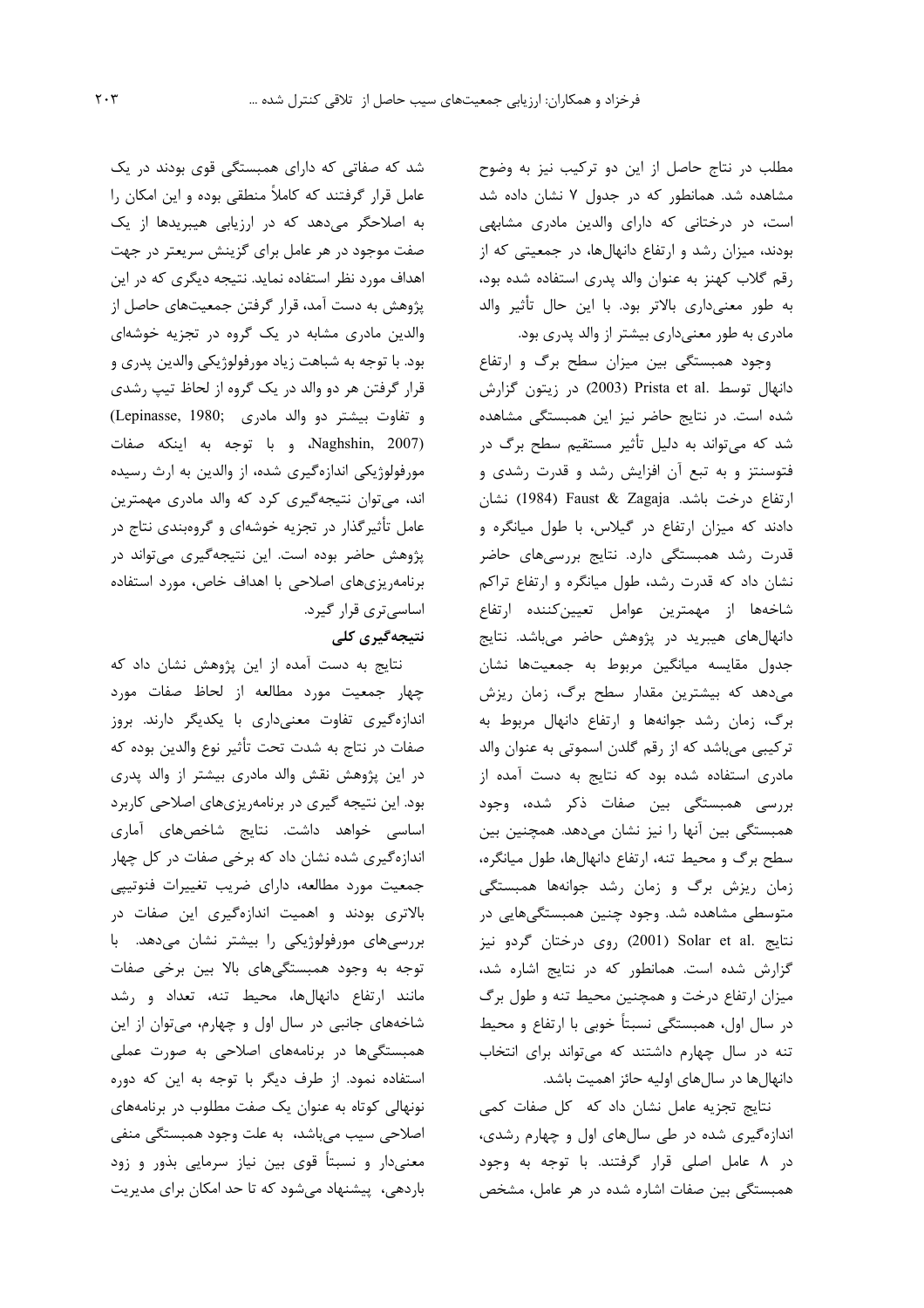زمان و هزینهها، از این خاصیت در انتخاب دانهالها در مساحتمال وجود دارد که بین نیاز سرمایی بذور و زود رسی این صورت از این نوع همبستگی میتوان در گزینش درختان در مرحله نونهالی به نحو احسن استفاده نمود. با این حال مطالعات تکمیلی در این رابطه باید انجام گیرد.

سیاسگزاری از معاونت پژوهشی دانشگاه تهران به حهت حمایت مالي اين پژوهش تشکر و قدرداني مي گردد.

```
مراحل نونهالی استفاده شود. 'گلاب کهنز' و میره سیب همبستگی منفی وجود داشته باشد که در<br>دوز آلف کار را ایقلین میسیند و میروند و میران استفاده استفاده و تولید تاریخ میداند که در
                                                  'شفیعآبادی' از جمله ارقام زود رس و نیمه زود رس در
                                                  ایران هستند که در اوایل بهار زودتر از ارقام دیگر مورد
                                                    مطالعه در این پژوهش و بسیاری از ارقام دیگر شروع به
                                                    , شد جوانههای گل و برگ کرده و زودتر از سایر ارقام
                                                    خزان برگ آنها در پاییز شروع می شود. با توجه به
                                                    همبستگیِهای نسبتاً قوی مشاهده شده بین
                                                   نیاز سرمایی بذور و زود برگدهی و خزان برگها این
```
#### **REFERENCES**

- 1. Bagheri, A., Kochaki, A. & Zand, A. (2006). Crop Improvement for Sustainable Agriculture. Jahade daneshgahi mashahd publications, pp: 159. (In Farsi).
- Fatahi, M. R., Ebadi, A., Vezvaei, A. & Zamani, Z. (2004). Relationship among quantitative and  $2^{\circ}$ qualitative characters in 90 grapevine (Vitis vinifera) cultivars. Acta Horticulturae, 640, 275-282.
- 3. Faust, M. & Zagaja, S. W. (1984). Prospects for developing low vigor fruit tree cultivars. Acta Horticulturae, 146, 21-27.
- 4. Fulford, R. M. (1960). The use of defoliation sprays for the control of biennial bearing in apple. *Journal* of American Society for Horticultural Science, 35, 202-213.
- 5. Hainajar, H., Shoraki, Y., Khandan, A. & Fakhraei-Lahiji, M. (2008). National guide line for conduct of tests for distinctness, uniformity and stability in apple. Seed & Plant Certification and Registration Institute Publications, pp: 35. (In Farsi).
- 6. Hemmat, M., Weeden, N. F., Manganaris, A. G. & Lawson, D. M. (1994). Molecular marker linkage map for apple. Journal of Heredity, 85, 4-11.
- 7. Janick, J., Cummins, J. N., Brown, S. K. & Hemmat, M. (1996). Apples. In: Janick, J. and Moore, J.N. (Eds) Fruit Breeding, Vol. I, Tree and Tropical Fruits. John Wiley and Sons, New York, pp 1-77.
- 8. Kafkas, S., Kafkas, A. & Treves, R. P. (2002). Morphological diversity and a germplasm survey of three wild Pistacia species in Turkey. Genetic Research and Crop Evolution, 49, 261-270.
- 9. Kotoda, N. & Wada, M. (2005). MdTFL1, a TFL1-like gene of apple, retards the transition from the vegetative to reproductive phase in transgenic Arabidopsis. Plant Science, 168, 95–104.
- 10. Lauri, P. E., Rouanne, E. & Lespinasse, J. M. (1996). Quantitative analysis of relationships between inflorescence size, bearing-axis size and fruit set -an apple tree case study. Annals of Botany, 77, 277-286.
- 11. Lepinasse, J. M. (1980). Fruiting habits of apple and how they influence tree forms. Fruit Belge, 48, 184-198.
- 12. Loyd, J. & Firth, D. (1990). Effect of defoliation time on depth of dormancy and bloom time for low chill peaches. HortScience, 25, 1575-1578.
- 13. Lorenzo, L., Martin, L. M. & Rallo, L. (2004). Phenotypic correlations among agronomic traits in olive progenies. Journal of American Society for Horticultural Science, 129, 271-276.
- 14. Maniei, A. (2001). Apple and its Growth. Iran Publications, pp: 356. (In Farsi).
- 15. McLaughlin, J. M. & Greene, D. W. (1991). Fruit and hormones influence flowering of apple. I. Effect of cultivar. Journal of American. Society for Horticultural Science, 116, 446-449.
- 16. Mehlenbacher, S. A. & Voordeckers, A. M. (1991). Relationship of flowering time, rate of seed germination, and time of leaf bud break and usefulness in selecting for late flowering apples. Journal of American Society for Horticultural Science, 116, 565-568.
- 17. Naghshin, F. (2007). Evaluation of Genetic Diversity of Iranian Apple Genotype (Golab) by SSR and ISSR Markers. M. Sc. Thesis. Faculty of Agriculture, Sanatye Esfahan University, Iran.
- 18. Prista, T. S., Voyiatzis, D. G., Voyiatzis, C. J. & Sotirious, M. S. (2003). Evaluation of vegetative growth traits and their relation to time of first flowering of olive seedling. Australian Journal of Agriculture Research, 54, 371-376.
- 19. Rodrigues, L. C., Morales, M. R., Fernandes, A. J. B. & Ortiz, J. M. (2008). Morpological characterization of sweet and sour cherry cultivars in a germplasm bank at Portugal. Genetic Resources and Crop Evolution, 55, 593-601